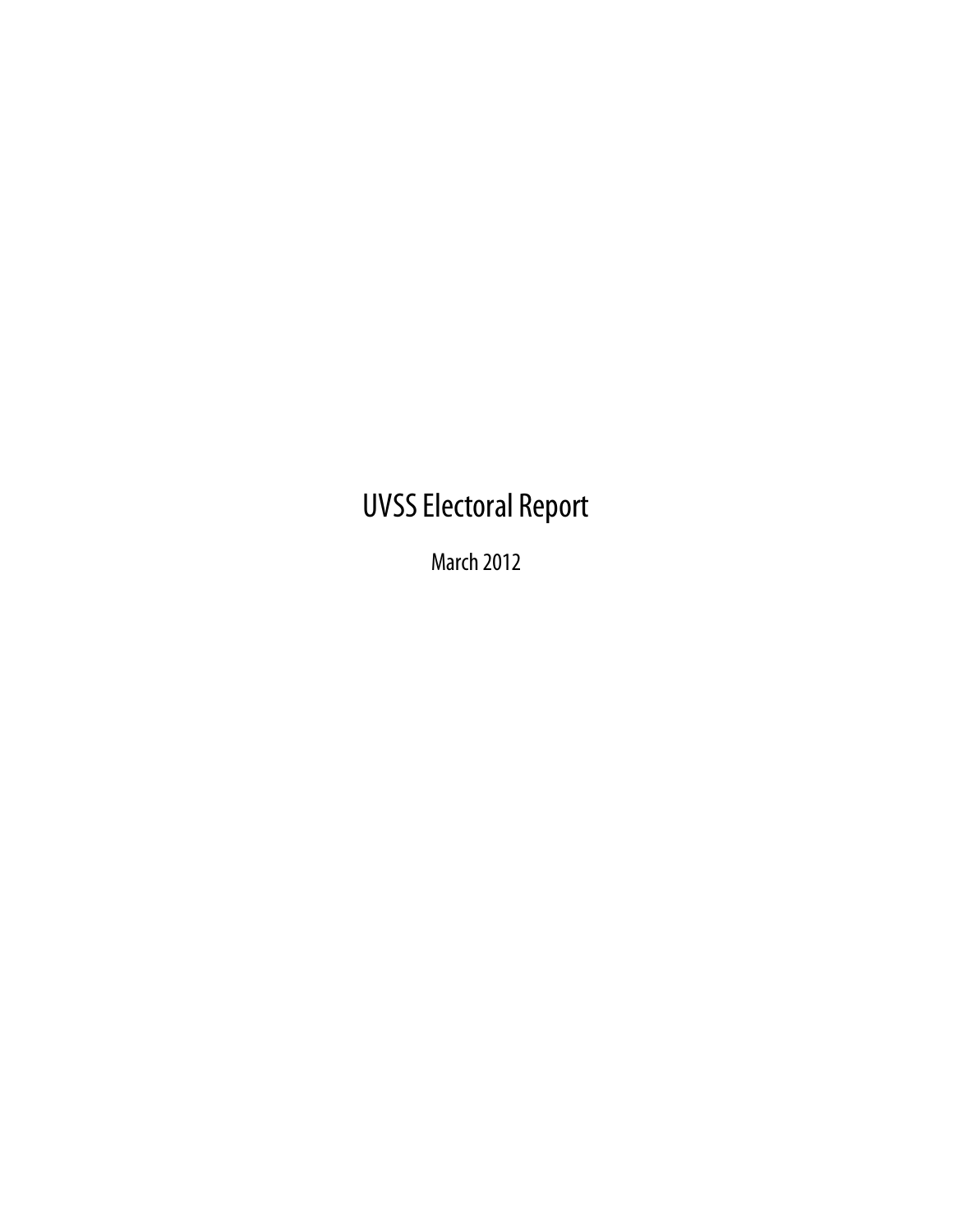| Appendix 4: Issues and Recommendations for the Board from the Electoral Office16 |  |
|----------------------------------------------------------------------------------|--|
| Appendix 5: Issues and Recommendation for the Board from Candidates22            |  |
|                                                                                  |  |

## Index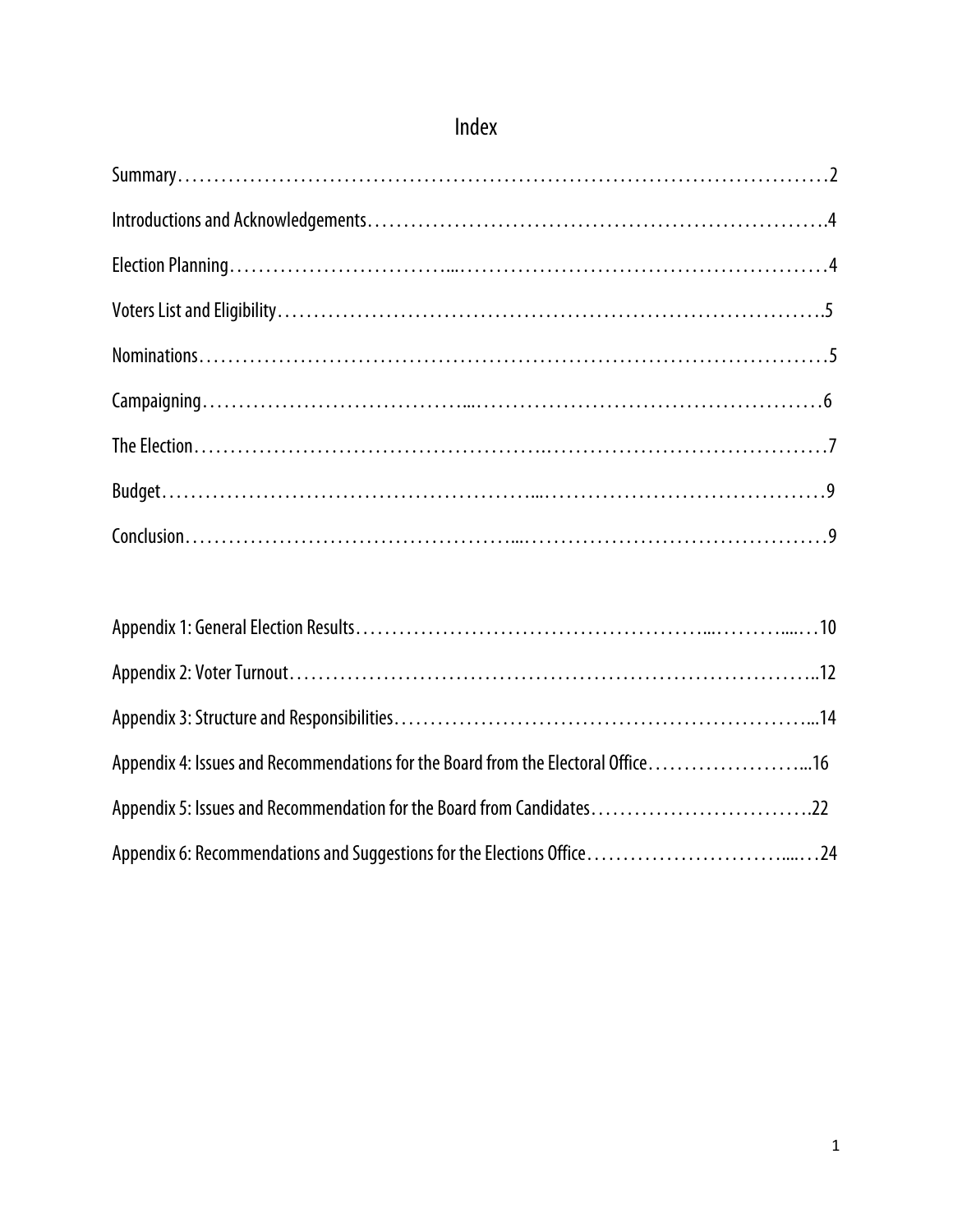#### **SUMMARY**

The 2012 UVSS election was concluded successfully, with the new Electoral Policy working well and effectively serving the needs of the UVSS electorate.

1. NOMINATIONS: Two individuals ran for Chairperson, with only one candidate running for each of the other four Executive positions which required ratification by the electorate. 25 students filed nominations for the 11 Director-At-Large positions, although four withdrew prior to election day. Two referendum questions were asked, both of which had a proponent and no official opponent.

2. MAJOR CHANGES: The new Electoral Policy, adopted in November, 2011, brought substantial changes in various aspects, most notably (from an operational perspective), the use of WebVote (online voting), and the reduction in the polling period from three days to 24 hours. Candidates and election officers alike needed to be mindful of the Policy's new approach to campaigning and other activities.

3. CAMPAIGN ACTIVITIES: Candidates participated fully and fairly in the campaign process and all involved conducted themselves in accordance with the principles of the Electoral Policy. Candidates and others took advantage of the informal processes of the Electoral Office for advice and to resolve potential disputes early, without rancour. Only two formal complaints were filed, both of which were dismissed.

4. ELECTORAL OFFICE: Dianne Flood returned as the Chief Electoral Officer (CEO) for the second year, Shawn Slavin returned for his fifth election with the UVSS as Senior Deputy Electoral Officer (SDEO), and Angela Lorenz was welcomed to the team as the Deputy Electoral Officer (DEO). In accordance with the new Policy, the SDEO and DEO were the face of the Elections Office, dealing directly with the candidates, advising on the new Policy and resolving disputes informally, carrying out the day-to-day operations, and implementing the WebVote system, with the CEO resolving the formal complaints and advising on policy interpretations. With the WebVote system, substantially fewer pollsitters were required, and no vote counters. This structure proved to be extremely successful in the fair and cost effective management of the election.

5. APPEALS: Last year's Elections Adjudicator, Randy Parker, and Arbitration Panel, Karen Potts, Ron Yee, and Matt Watters, returned for a second year, and while of benefit having experienced individuals in these roles, neither of the decisions of the CEO were appealed.

6. ONLINE VOTING: The Election was conducted using UVic's WebVote System (administered through the UVic University Secretary's Office). This was the first time that it was used in a general election, having been previously used in the fall, 2011 UVSS referendum. The WebVote worked well, without any issues or complaints.

7. POLLING PERIOD: Polls opened at 9:00am PST February 29, 2012 and closed at 9:00am PST March 1, 2012. 11 pollsitters using eight Netbook computers staffed15 polling stations at various locations on campus, open for a total of 65 hours, The polling period was reduced from three days as in previous years to 24-hours under the new Policy and the increase in voter turnout expected from online voting may have been impacted by this change. Additional work was undertaken to inform the student body of the reduced polling period through emails, posters, banners, Martlet advertisements and the Elections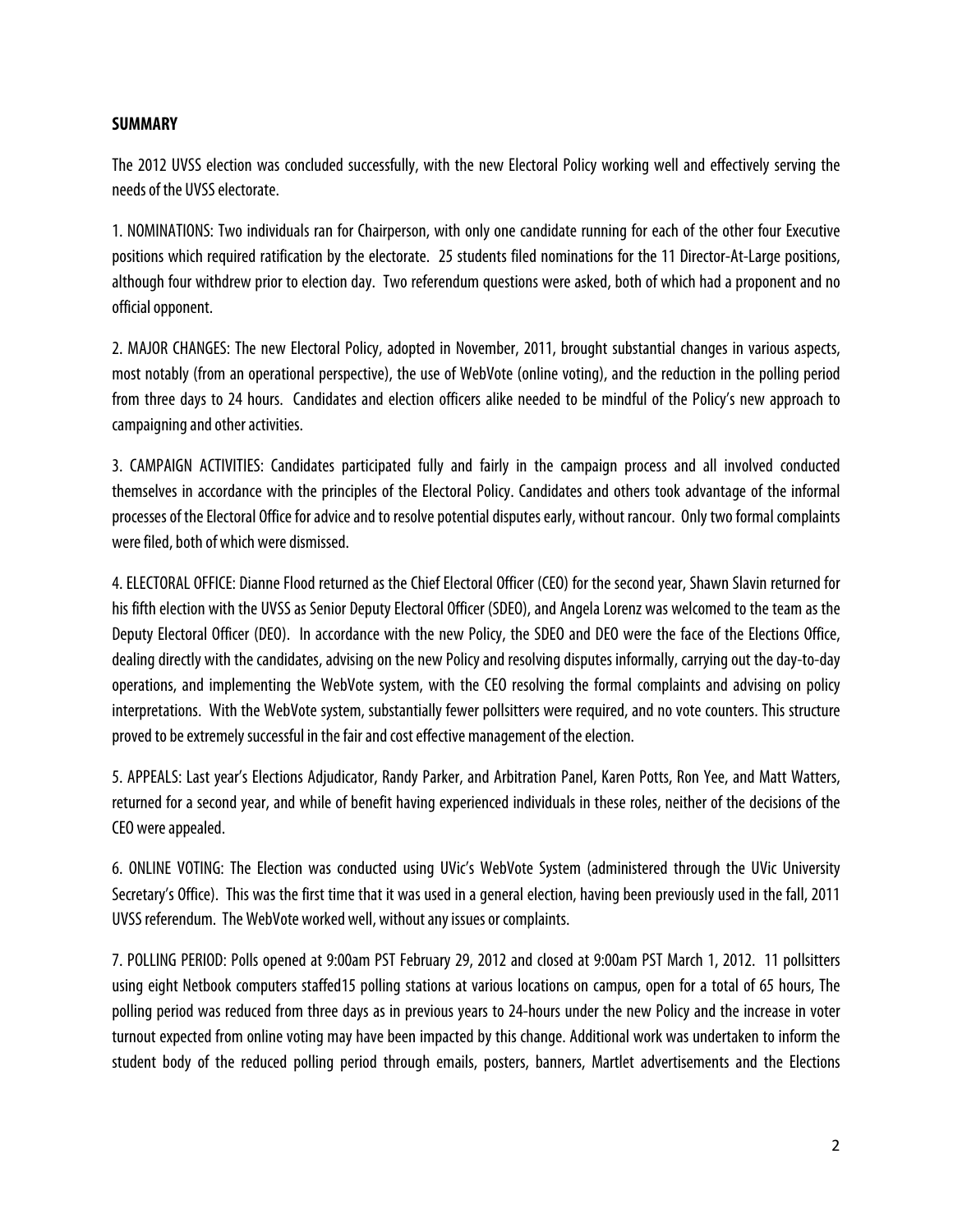Supplement. Only one student raised concerns after the close of polling, stating that he was unaware of the change in the polling period.

8. VOTER TURNOUT: 3,410 individuals cast ballots out of a possible 16,317 for a voter turnout of 20.90%.

9. ELECTIONS RESULTS: The final elections and referenda results are:

| Chairperson:                                    | <b>Emily Rogers</b>    |                        |
|-------------------------------------------------|------------------------|------------------------|
| <b>Director of Student Affairs:</b>             | <b>Megan Quigley</b>   |                        |
| <b>Director of Events:</b>                      | Lewis Rhodes           |                        |
| <b>Director of Finance and Operations:</b>      | <b>Ariel Tseng</b>     |                        |
| <b>Director of External Relations Services:</b> | Lucia Order            |                        |
| Directors At-Large:                             | <b>Rachel Barr</b>     | Kalyn Morrison         |
|                                                 | <b>Justin Fontaine</b> | David Mutuku           |
|                                                 | <b>Andrew Fortune</b>  | <b>Tribesty Nguyen</b> |
|                                                 | Nicole laci            | Gabrielle Sutherland   |
|                                                 | Kelsey Mech            | Liza Watler            |
|                                                 | <b>Ariel Mishkin</b>   |                        |

Campaigns Referendum: At no cost to students, do you support reallocating \$0.50 per full-time students and \$0.25 per parttime student from the Building and Capital Fund to a new dedicated Government Relations and Outreach fund that will be used solely for quality research and lobby efforts directed at various levels of government and the University on the issues of postsecondary education, affordable housing, public transit, sexualized violence and campus sustainability? **YES**

Hempology Referendum: Do you support a directive to the UVSS Board of Directors, to ask the University of Victoria to create an exception to the smoking ban that would allow the Hempology 101 Club to hold their weekly meeting at the UVic Central quad? **YES**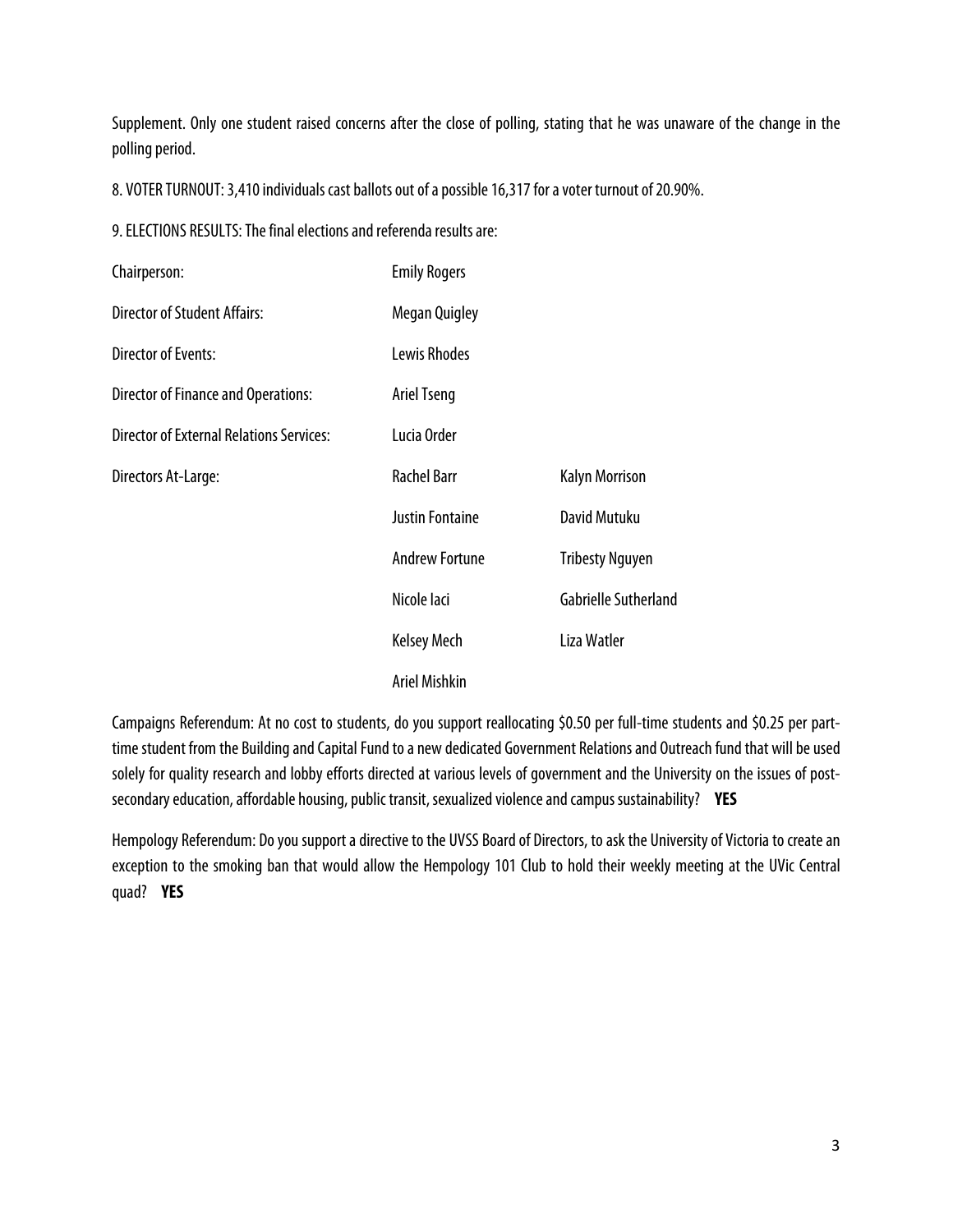### **INTRODUCTIONS AND ACKNOWLEDGEMENTS**

The 2012 UVSS Electoral Report is submitted by the Electoral Office as required by the UVSS Electoral Policy . The Electoral Office consists of:

| Chief Electoral Officer (CEO):          | <b>Dianne Flood</b> |
|-----------------------------------------|---------------------|
| Senior Deputy Electoral Officer (SDEO): | <b>Shawn Slavin</b> |
| Deputy Electoral Officer (DEO):         | Angela Lorenz       |

The Elections Office would like to thank the UVSS Board of Directors, Electoral Committee, and staff, especially Remy Hall, Samantha Scott, Allison Rhodes, Dale Robertson, Al Bishop, Ben Johnson, Carmen Barrett, and Terry Tan for their support, advice and wise counsel. Also a major thank you to the staff at Zap! Copy for dealing with the Office's printing needs, as well as all of the candidates' campaign needs.

The election could not have been run without the assistance of the 11 pollsitters who did a fantastic job advertising the elections, and upholding the democratic process on campus. The Election Office would also like to thank CFUV (Johnnie Regalado) and The Martlet (Erin Ball and Kristie Sipes), for their involvement in reporting on the elections and for their assistance with our advertising needs. The Elections Office would also like to thank Paul Donaldson for effectively and fairly moderating the All Candidates Forum. The Office also acknowledges Morag MacNeil, Kathy Scott, Bill Trott, Julia Eastman, and Sivonne McFall of the University Secretary's Office,for their assistance in matters related to the concurrent Senate and Board of Governors Elections, and especially for administering the WebVote system.

The Elections Office would also like to acknowledge the hard work of all the candidates for election to the UVSS Board of Directors, and their campaign activities that served to raise the profile of and engage students in the election process.

### **ELECTION PLANNING**

The Chief Electoral Officer and the Senior Deputy Electoral Officer were both hired significantly earlier than in previous elections. This proved to be extremely helpful as it allowed the Electoral Office time to thoughtfully plan, assess, and address the new policy and make adjustments as necessary to effectively meet the requirements of the Election period.

#### 1. New Forms

The forms necessary to support the Policy (Nominations, Referenda Questions, Complaints, Responses, Appeals, Appeal Responses) were redesigned to meet the requirements of the new Policy and, for ease of access by students, were made available in an electronic format on the UVSS Elections website. This made it easier for students to comply with the Policy requirements for both paper and electronic copies to be filed.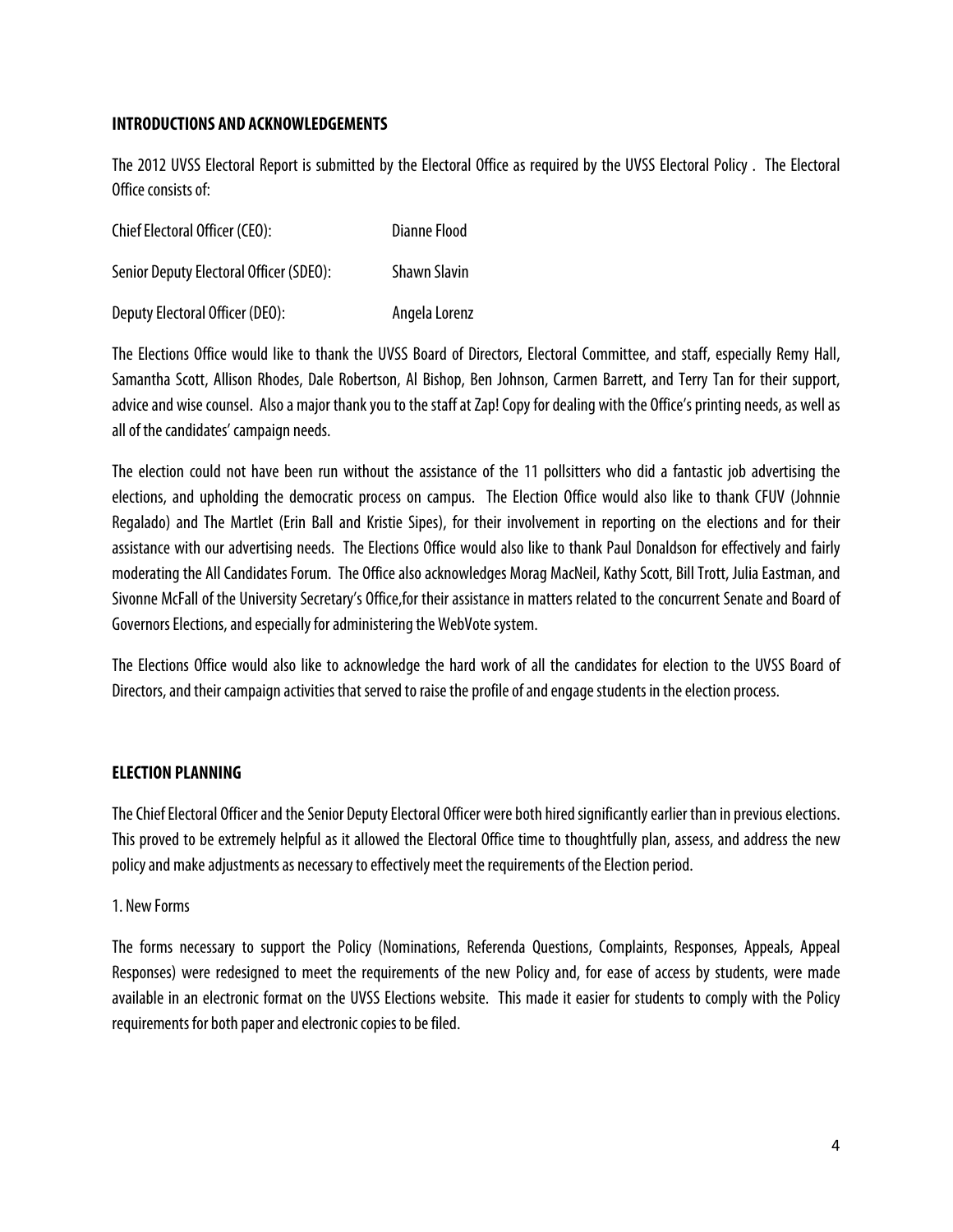### 2. Dates, Timeline and Events

The dates and timelines set in the new Policy are different from the dates under the old policy that had been published in the UVSS Handbook. The Electoral Office worked with the UVSS Electoral Committee and Executive to make adjustments that accommodated the new changes, and also took into account the differing dates and timelines of the concurrent Senate and Board of Governors (BOG) elections.

The election date was set for Wednesday February 29<sup>th</sup>, 2012 with voting starting at 9:00am PST – the first day for elections to Senate and Board of Governors elections. Aligning the start of the UVSS with the Senate and the BOG elections was considered the best way to engage students – correspondence reminding students to vote would be minimized and campaign fatigue for both students and candidates would be reduced. However, this reduced the number of "campaigning days" by two, which was greeted with mixed reviews by candidates and students.

### **VOTERS LIST AND ELIGIBILITY**

Eligibility to vote is set by the UVSS by-laws as "all currently registered undergraduate students and student enrolled in certificate and diploma programs at the University of Victoria". Further to that, he or she must be in good standing (C&B 2.1.a; 2.1.d).

With the transition to online voting, manual parameters needed to be set that can be recognized by the "Banner" system, to adequately create the perfect voters list. Some individuals who pay UVSS fees are not recognized within the Banner System:  $(1<sup>st</sup>$  year Island Medical Program Students in their second or third semester or studies,  $2<sup>nd</sup>$  year Island Medical Program Students, 3<sup>rd</sup> and 4<sup>th</sup> year Island Medical Program Students who have opted into the UVSS and all STEPS Forwards Program participants). Manual additions are required to permit these individuals to vote.

### **NOMINATIONS**

31 Nomination Forms and two Referendum Forms were submitted to the Elections Office by the close of the nomination period. All were accepted as valid. Of the 31 nomination forms received, 25 were individuals running for Director-at-Large, while the other six were for the five executive positions (two individuals running for Chairperson, the other four positions ran uncontested).

Concerns were raised by some students and candidates after the call for nominations inquiring into why fewer individuals participated this year than in previous elections. The UVSS's withdrawal of membership from the Canadian Federation of Students, which historically divided the campus, may have had a large impact on the number of nominations.

On February 27<sup>th</sup>, four DAL candidates withdrew from the election. Given the opening of polling was only two days later, the decision was made to leave their names on the electronic ballot but with the note adjacent to the candidates' names that he or she had withdrawn.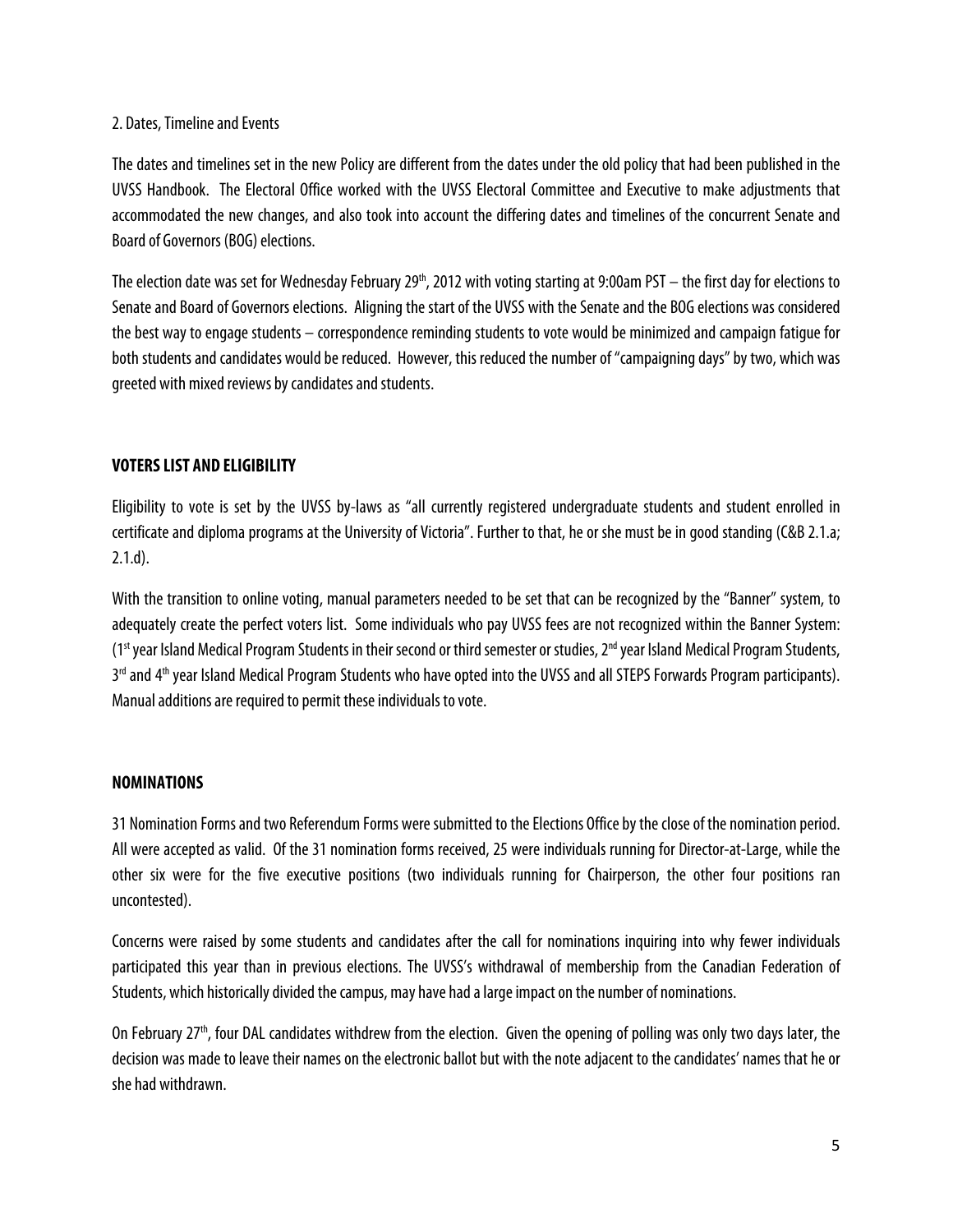### **CAMPAIGNING**

Under the new Policy, candidates are not prohibited from publicly discussing their candidacy after filing nomination papers; however printed material (posters, banners, handbills, websites, buttons, Facebook Groups etc.) are not permitted to be published or posted prior to the commencement of the postering period, which began on February 20<sup>th</sup>, (nine days after the close of nominations). All candidates complied with this prohibition.

### 1. Candidates Handbook

The Electoral Office prepared a short document for candidates that contained important information regarding the UVSS Elections. The handbook highlighted some of the major changes to the Policy, and provided guidance on policy interpretation, campaign material information, and the process/procedure for complaints and appeals.

### 2. All Candidates Meeting

The Electoral Office hosted an All Candidates Meeting on February  $11<sup>th</sup>$  at 5:00pm, after nominations closed, to meet with candidates prior to the start of campaigning. The meeting reviewed the Policy and candidates responsibilities and obligations, and was intended to set the stage for a fair election process, and to try to help candidates avoid any potential for campaign infractions. It also gave the candidates an opportunity to ask questions to clarify any matters.

### 3. SUB Tables – Indoor and Outdoor

The Electoral Office booked and coordinated the use of two tables inside of the Student Union Building for candidates, as in past elections. Although five days were booked for the use of tables, little use was made of them.

### 4. Martlet Supplement

The Martlet Supplement was an extremely useful communication tool.  $3,000$  copies were printed  $-2,800$  were distributed in conjunction with the February 23 edition, and the remaining copies were used at polling stations.The Supplement was also posted on the UVSS Elections website at the start of the postering period and was downloaded over 16,000 times.

### 5. Chairperson Debate

The Electoral Office promoted and organized a Chairperson Debate in Cinecenta. The debate was hosted and moderated by Phoenix Bain (CFUV) and Kailey Willetts (The Martlet). A large number of individuals came to watch the Debate – attendance was up significantly compared to the last few years.

### 6. All Candidates Forum

A forum for UVSS, Senate and Board of Governor candidates was held on February 27<sup>th</sup> in Cinecenta. Like the Chairperson Debate, audience turnout from non-candidates for this event was significantly greater compared to years past. Paul Donaldson very effectively moderated the forum.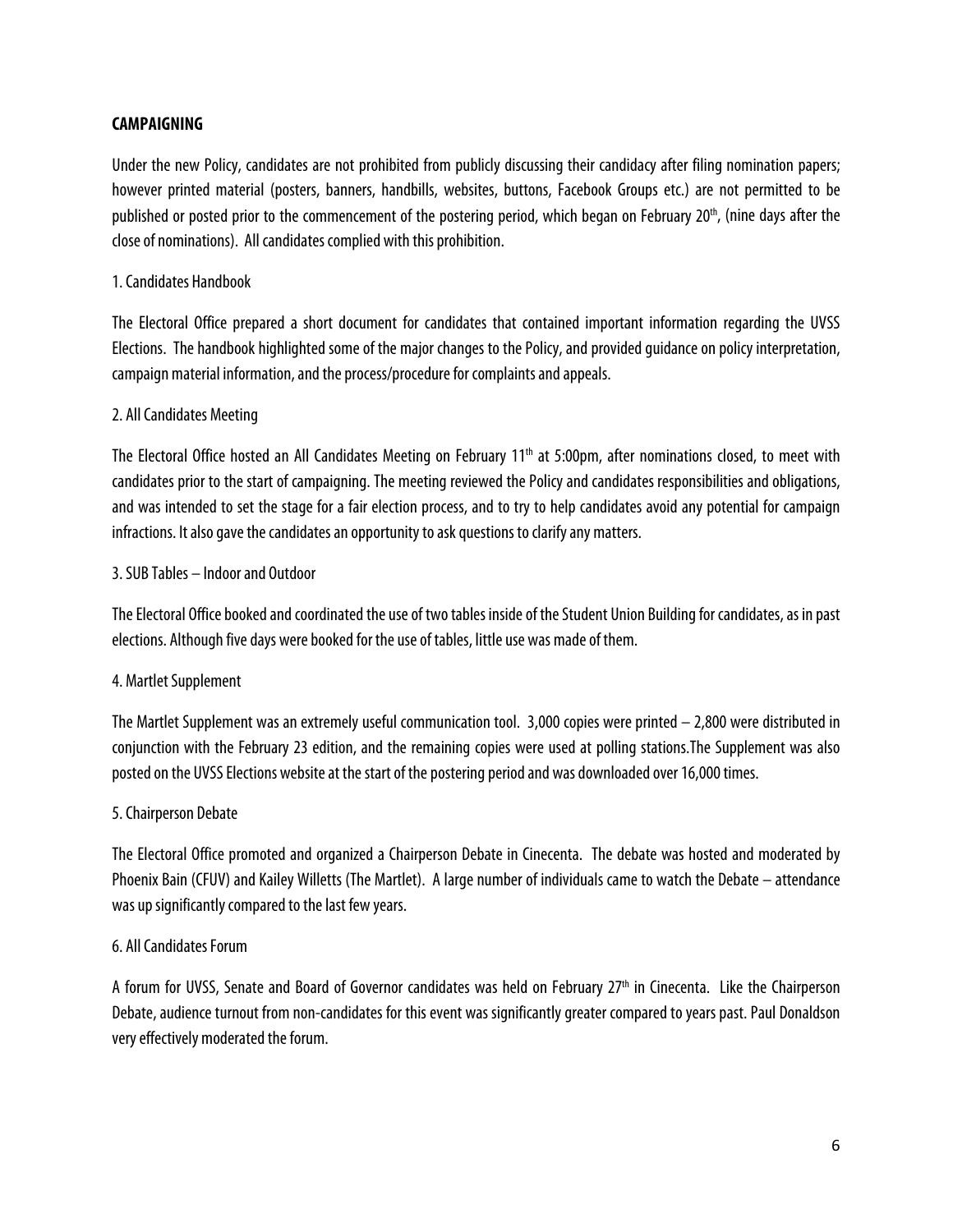### 7. Zap! Copy

All candidates were given a Zap!Copy credit of \$70.00 and were restricted to using it for their own campaign materials. To accommodate candidates who were on co-op workterms, candidates were permitted to authorize use of their Zap!Copy account to another individual if it was more convenient.

### 8. Advertising

The Electoral Office took advantage of the traditional methods of advertising (posters, banners and handbills). In addition, advertising was done through pollsitter engagement, two emails sent to every eligible voter, the Martlet Supplement, and advertisements on the SUB televisions.

#### 9. Mass Emails

Two emails were distributed to all eligible voters informing them of the call for nominations, the 24-hour voting period, and the use of WebVote as the platform for casting ballots. In addition, a link direct to the downloadable Elections Supplement was provided.

#### 10. Online Content

The Electoral Office did a major overhaul of the content and layout of the UVSS Elections Website, to ensure that it was easy to use, and students could find exactly what they needed without having to navigate through dozens of pages. All of the documents pertinent to the elections were digitized and put online under an "Election Forms" tab. The Elections Supplement was made available to students on our website, as was a list of candidates.

Candidates and slates have continued to use websites and Facebook as a platform for campaigning. Based on the statistics provided by the website coordinators for two of the three slates, the traffic to their websites was minimal – information regarding the traffic or reach of their Facebook Groups, Events or Advertisements is not available to the Electoral Office.

The Martlet created an election "blog" , and provided all candidates the opportunity to fill out a ten question survey that was then put on their website. The Electoral Office is highly supportive of other organizations providing an additional balanced, accessible forum through which all candidates can engage with voters, and through which voters can obtain additional elections information.

### **THE ELECTION**

### 1. Electoral Policy

In November 2011, the UVSS Board of Directors adopted a new Electoral Policy, which was a major benefit to the function, structure and administration of the elections, however, as with any new policy, actually applying the Policy indicated some tweaking is required and some recommendations are made in the appendix attached.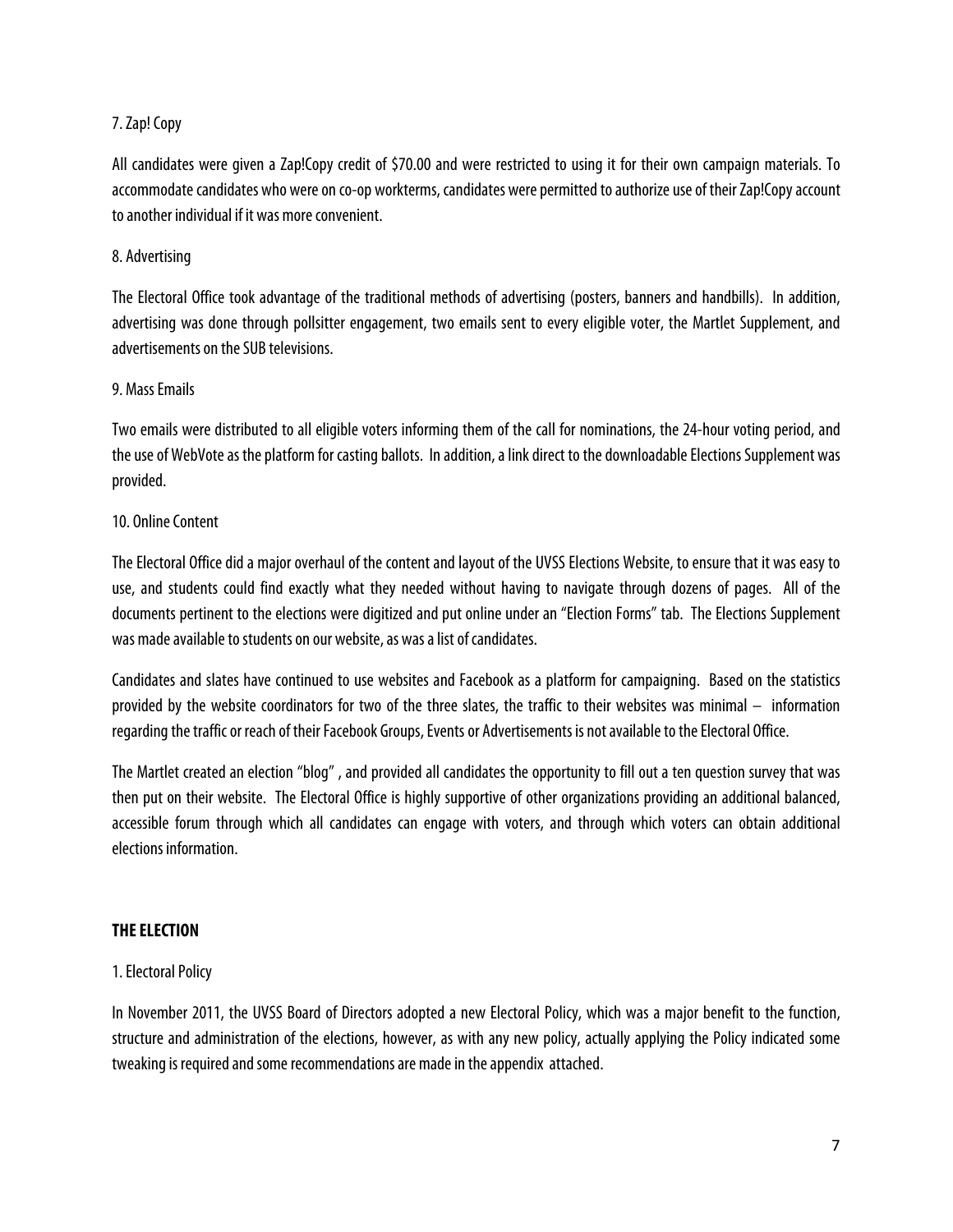### 2. Online Voting

The UVSS Board of Directors signed a two year contract with the University to use the WebVote System, administered by the University Secretary's Office, as a voting platform. Currently some work is being done on the program to give more of the administrative control over WebVote to the Electoral Office for UVSS elections.

The use of the WebVote System for the Fall 2011 referendum questions was a major benefit as it provided the opportunity to do a "trial run" prior to the more complicated general election, and gave the Electoral Office incredible insight into problem solving issues. As such, no problems or complaints arose.

### 3. Polling Stations

The need and extent of polling stations was reduced with a total of 15 polling stations set up around campus, open for a total of 65 hours between the hours of 9:00am and 7:00pm on February 29<sup>th</sup>, 2012. 144 ballots or 4.22% of votes were cast at the polling stations. The eight Netbook computers purchased for the fall 2011 referendum were used with only a couple of minor updates needed.

### 4. Pollsitters

Eleven pollsitters were hired to operate the polling stations. While the majority had worked at previous UVSS Elections, two orientations sessions were held to ensure that all were updated on the new Policy and the new procedures due to the transition to online voting.

### 5. Voter Turnout

Despite reducing the voting period from 3 days to 24 hours, voter turnout at 20.9% of eligible voters was the largest voter turnout for UVSS elections since 2001.

### 8. Informal Dispute Resolution

The Policy provides for Informal Dispute Resolution. Nearly 20 individuals asked the Electoral Office to deal with issues through the informal resolution process. All of these matters were resolved quickly, and to the satisfaction of the individuals who brought forward these issues.

### 9. Complaints and Appeals

Two complaints were filed, both by non-candidates. The CEO dismissed the complaints and issued written reasons. Neither of the two complaints were appealed.

The CEO and the SDEO met with the Elections Adjudicator and the members of the Arbitration Panel prior to the close of nominations to discuss the new Policy, policy interpretations, the move to online voting, and the changes to the complaints and appeals process. The SDEO tried to keep all of these individuals informed along the way with updates regarding the progress of the Elections, as well as the occurrence of complaints and likeliness of appeals.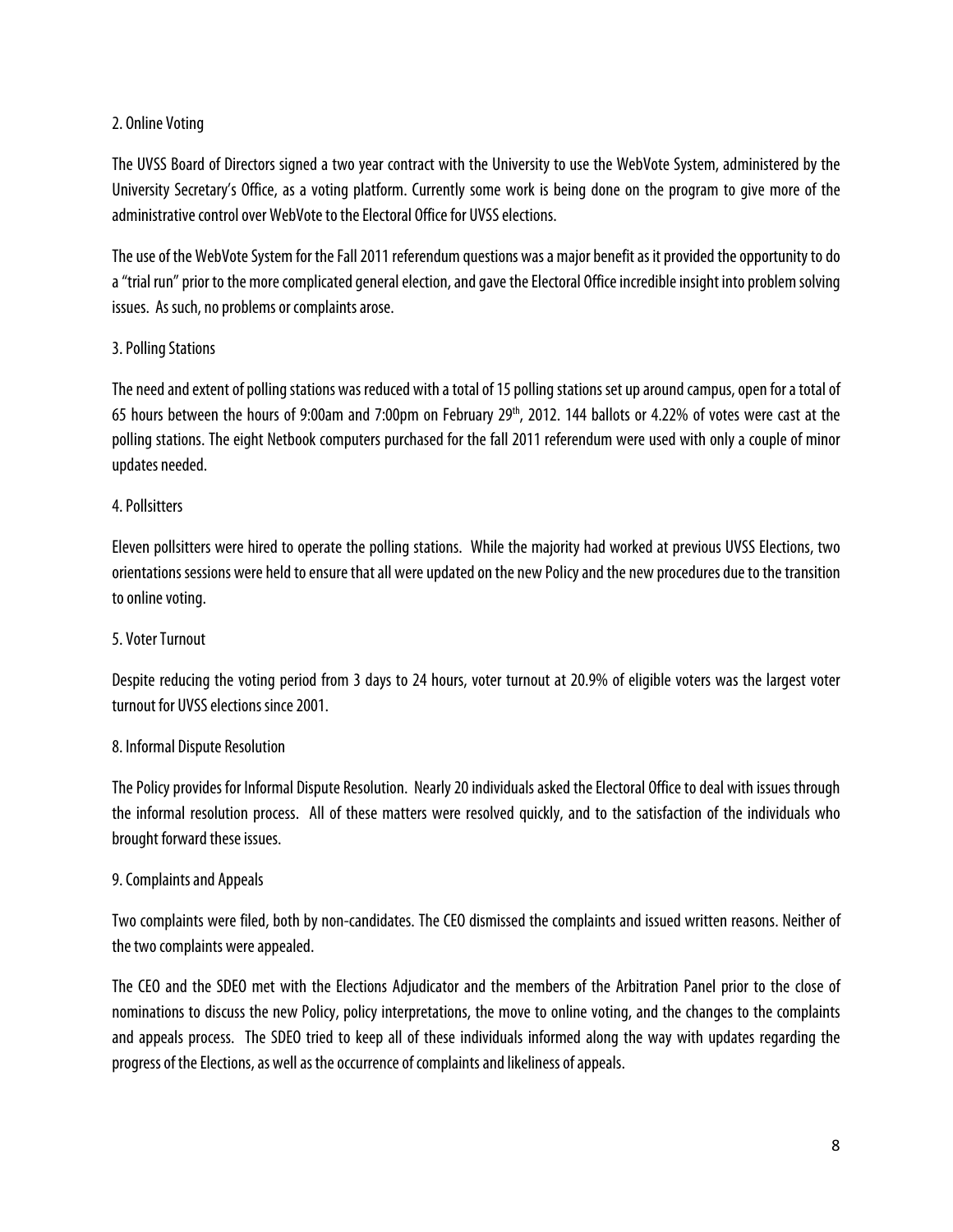The significant reduction in complaints over previous years may, in part, be due to the change from the old Policy's Minor and Major Complaints" to the introduction of "Disqualifiable Offences" under the new Policy..

### **BUDGET**

The costs of running an election can be significant, and many factors over which neither the UVSS Board or the Electoral Office has control can impact the budget. Those factors can include the number of referenda asked, the number of candidates running, the conduct of the candidates in terms of the time and effort needed to resolve complaints, appeals from any complaint decisions, and the ease of hiring and training poll sitters and electoral officers.

Staff hours comprise the largest part of the budget. The policy and processes require substantial staff hours in attending to details, without which the integrity of the election could be compromised. While the CEO was given sufficient autonomy in operations, at the CEO's request budget management and oversight was reserved to the UVSS General Manager. Budget details may be obtained from the UVSS General Manager.

### **CONCLUSION**

The 2012 UVSS Elections were conducted fairly and democratically. All of the administrative and organizational responsibilities set out in the Electoral Policy were met, and carried out in accordance with the principles of fairness, transparency, accountability and respect for all individuals involved in the process.

The new Policy provided an effective framework for a fair election, without any complaints filed by a candidate against another candidate (although 2 complaints were filed by a non-candidate).. A slight increase in voter turnout may have been attributed to online voting, which proved to be in ideal platform for the elections with no issues surrounding security, voter eligibility, or accessibility.

Over the next few years, as the new Policy becomes better known and understood by the Electoral office, candidates and students the UVSS may expect an increased respect for the electoral process, and increased student engagement with the UVSS.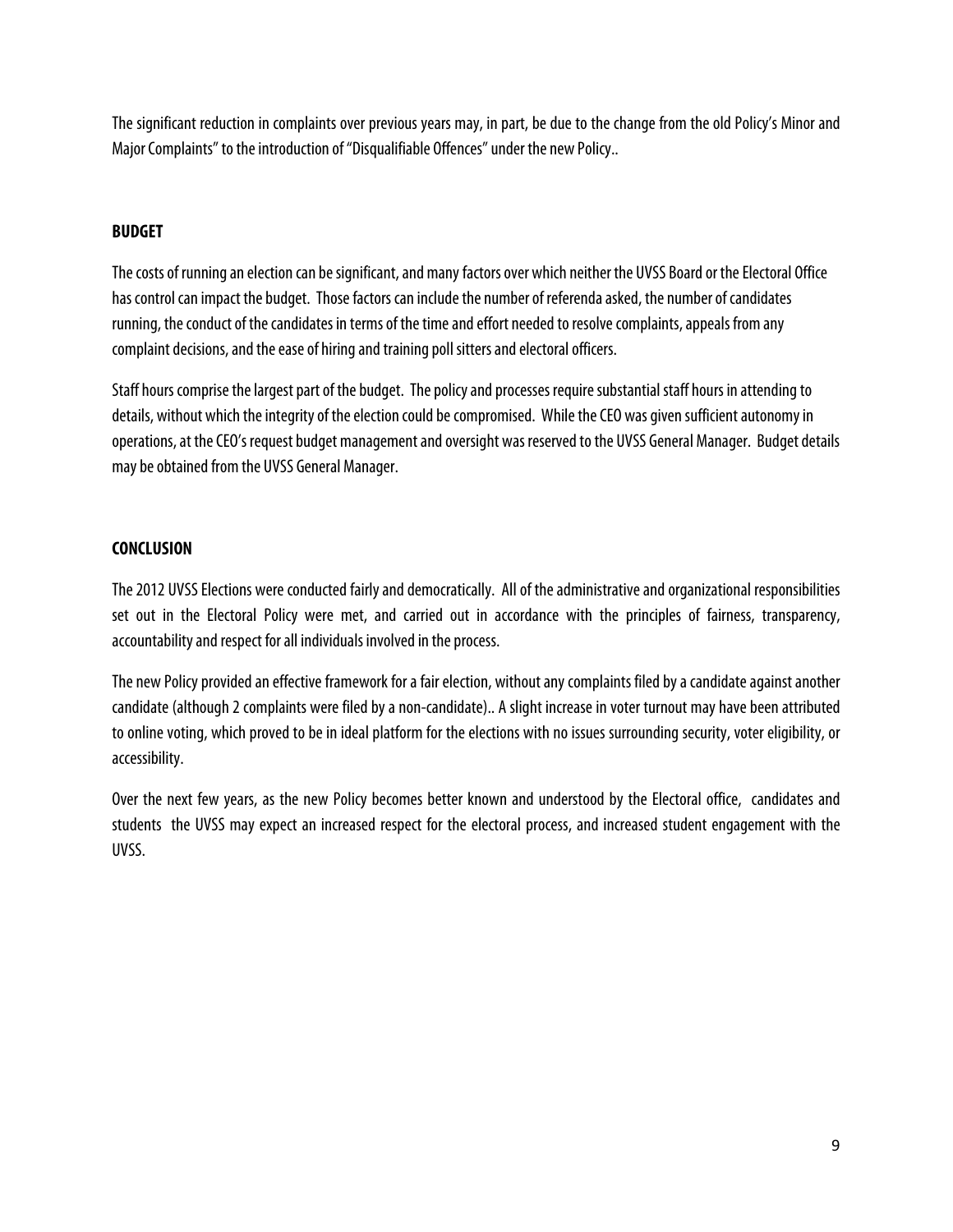## Appendix 1: General Elections Results

The final, official results of the UVSS Elections and Referenda are:

| Chairperson                |                                                               |                  |
|----------------------------|---------------------------------------------------------------|------------------|
|                            | <b>Ryan Petty</b>                                             | 951              |
|                            | <b>Emily Rogers</b>                                           | 2269             |
|                            | <b>SPOILED</b>                                                | 5                |
|                            | <b>Director of Student Affairs (Megan Quigley):</b>           |                  |
|                            | <b>YES</b>                                                    | 2287             |
|                            | N <sub>0</sub>                                                | 726              |
|                            | <b>SPOILED</b>                                                | 3                |
|                            | <b>Director of Events (Lewis Rhodes):</b>                     |                  |
|                            | <b>YES</b>                                                    | 2408             |
|                            | N <sub>0</sub>                                                | 674              |
|                            | <b>SPOILED</b>                                                | 5                |
|                            | <b>Director of Finance and Operations (Ariel Tseng):</b>      |                  |
|                            | <b>YES</b>                                                    | 2432             |
|                            | N <sub>0</sub>                                                | 713              |
|                            | <b>SPOILED</b>                                                | 2                |
|                            | <b>Director of External Relations Services (Lucia Order):</b> |                  |
|                            | <b>YES</b>                                                    | 2313             |
|                            | N <sub>0</sub>                                                | 792              |
|                            | <b>SPOILED</b>                                                | 5                |
| <b>Directors At-Large:</b> |                                                               |                  |
|                            | <b>Mike Anderson</b>                                          | 1002             |
|                            | Mike Atkinson                                                 | 961              |
|                            | <b>Rachel Barr</b>                                            | 1509             |
|                            | <b>Pat Cousineau</b>                                          | WITHDRAWN        |
|                            | <b>Justin Fontaine</b>                                        | 1474             |
|                            | <b>Andrew Fortune</b>                                         | 1445             |
|                            | <b>David Foster</b>                                           | 1002             |
|                            | <b>Joel Geddert</b>                                           | 826              |
|                            | <b>Tom Gracie</b>                                             | 897              |
|                            | Jacob Gulliver                                                | 908              |
|                            | <b>David Hamilton</b>                                         | 769              |
|                            | James Hollinger                                               | 837              |
|                            | <b>Cass Hussmann</b>                                          | <b>WITHDRAWN</b> |
|                            | Nicole laci                                                   | 1461             |
|                            | Peter Kazakoff                                                | 828              |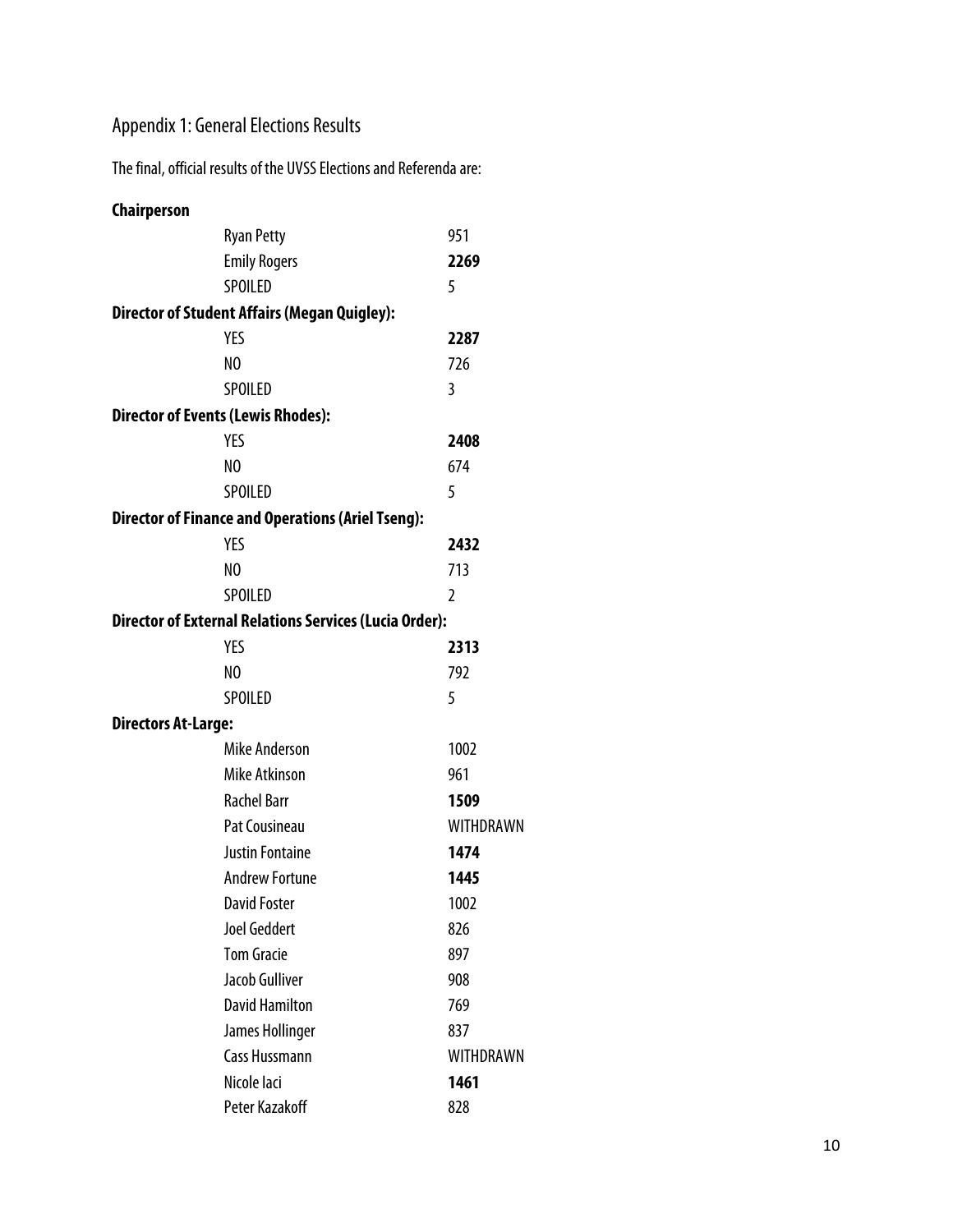| Sean Leslie          | <b>WITHDRAWN</b> |
|----------------------|------------------|
| Stephen Lyon         | <b>WITHDRAWN</b> |
| Kelsey Mech          | 1539             |
| Stephanie Mikalishen | 792              |
| Ariel Mishkin        | 1546             |
| Kalyn Morrison       | 1419             |
| David Mutuku         | 1130             |
| Tribesty Nguyen      | 1576             |
| Gabrielle Sutherland | 1039             |
| Liza Watler          | 1382             |
| SPOILED              | 55               |

#### **Referendum Questions:**

i. At no cost to students, do you support reallocating \$0.50 per full-time students and \$0.25 per part-time student from the Building and Capital Fund to a new dedicated Government Relations and Outreach fund that will be used solely for quality research and lobby efforts directed at various levels of government and the University on the issues of post-secondary education, affordable housing, public transit, sexualized violence and campus sustainability?

| YES     | 2405 |
|---------|------|
| NO      | 874  |
| SPOILED | 8    |

ii. Do you support a directive to the UVSS Board of Directors, to ask the University of Victoria to create an exception to the smoking ban that would allow the Hempology 101 Club to hold their weekly meeting at the UVic Central quad?

| YES     | 1731 |
|---------|------|
| NO      | 1602 |
| SPOILED |      |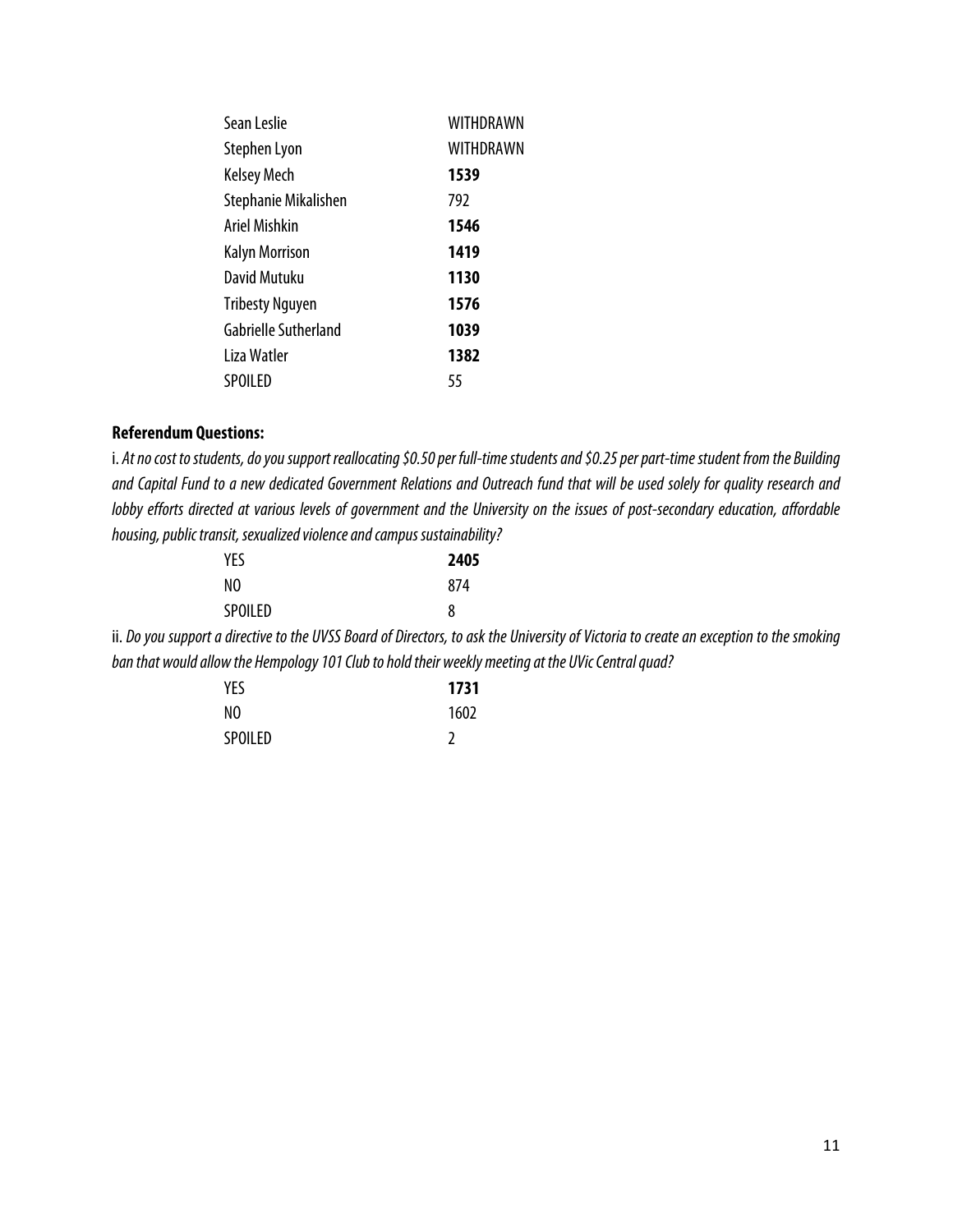## Appendix 2: Voter Turnout – 1976 to 2012

### General Elections:

| <b>YEAR</b> | <b>NUMBER OF</b>        | <b>NUMBER OF VOTES</b> | <b>VOTER TURNOUT</b> |
|-------------|-------------------------|------------------------|----------------------|
|             | <b>ELIGIBLE VOTERS*</b> | <b>CAST</b>            |                      |
| 1976        | 6,875                   | 1,492                  | 21.70%               |
| 1977        | 6,894                   | 1,280                  | 18.57%               |
| 1982        | 9,925                   | 1,059                  | 10.67%               |
| 1983        | 10,230                  | 1,171                  | 11.45%               |
| 1984        | 9,798                   | 1,471                  | 15.01%               |
| 1985        | 9,709                   | 2,122                  | 21.86%               |
| 1986        | 9,832                   | 1,376                  | 14.00%               |
| 1987        | 10,839                  | 2,132                  | 19.67%               |
| 1988        | 11,182                  | 1,405                  | 12.56%               |
| 1989        | 11,918                  | 1,059                  | 8.89%                |
| 1990        | 12,628                  | 1,900                  | 15.05%               |
| 1992        | 13,514                  | 1,397                  | 10.34%               |
| 1993        | 13,284                  | 1,788                  | 13.46%               |
| 1994        | 13,246                  | 1,666                  | 12.58%               |
| 1995        | 14,715                  | 1,643                  | 11.17%               |
| 1996        | 15,077                  | 2,022                  | 13.41%               |
| 1997        | 15,327                  | 1,897                  | 12.38%               |
| 1998        | 15,098                  | 1,166                  | 7.72%                |
| 1999        | 14,984                  | 4,757                  | 31.75%               |
| 2001        | 15,504                  | 3,900                  | 25.15%               |
| 2002        | 16,052                  | 1,760                  | 10.96%               |
| 2003        | 15,731                  | 1,989                  | 12.64%               |
| 2004        | 16,056                  | 2,211                  | 13.77%               |
| 2005        | 15,920                  | 2,575                  | 16.17%               |
| 2006        | 15,826                  | 2,978                  | 18.82%               |
| 2007        | 15,641                  | 1,670                  | 10.68%               |
| 2008        | 15,519                  | 2,612                  | 16.83%               |
| 2009        | 15,955                  | 2,964                  | 18.58%               |
| 2010        | 16,465                  | 3,402                  | 20.66%               |
| 2011        | 16,420                  | 2,922                  | 17.80%               |
| 2012        | 16,317                  | 3,410                  | 20.90%               |

\*Undergraduate population provided by UVic's Department of Institutional Planning and Development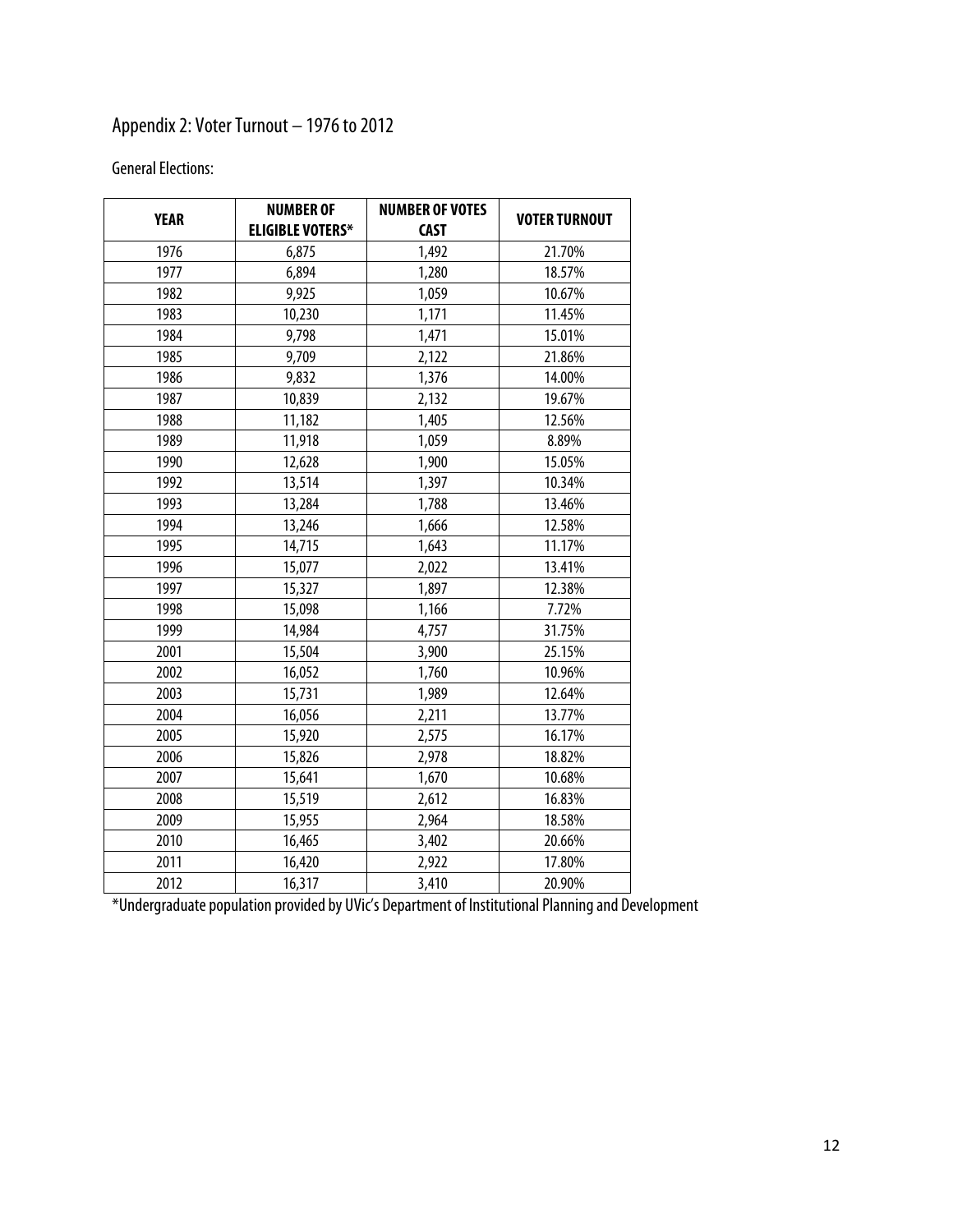### By-Elections:

| <b>YEAR</b> | <b>NUMBER OF</b><br><b>ELIGIBLE VOTERS*</b> | <b>NUMBER OF VOTES</b><br><b>CAST</b> | <b>VOTER TURNOUT</b> |
|-------------|---------------------------------------------|---------------------------------------|----------------------|
| 1977        | 7,151                                       | 422                                   | 5.90%                |
| 1985        | 9,832                                       | 1,547                                 | 15.73%               |
| 1986        | 10,839                                      | 1,209                                 | 11.15%               |
| 1987        | 11,182                                      | 1,390                                 | 12.43%               |
| 1988        | 11,918                                      | 1,160                                 | 9.73%                |
| 1996        | 15,327                                      | 1,636                                 | 10.67%               |

\*Undergraduate population provided by UVic's Department of Institutional Planning and Development

Referenda:

| <b>YEAR</b> | <b>NUMBER OF</b><br><b>ELIGIBLE VOTERS*</b> | <b>NUMBER OF VOTES</b><br><b>CAST</b> | <b>VOTER TURNOUT</b> |
|-------------|---------------------------------------------|---------------------------------------|----------------------|
| 1978 (Fall) | 7.672                                       | 1.626                                 | 21.19%               |
| 2010 (Fall) | 16,863                                      | 1.162                                 | 6.89%                |
| 2011(CFS)   | 16,420                                      | 4,665                                 | 28.41%               |
| 2011 (Fall) | 17.448                                      | 3,425                                 | 19.63%               |

\*Undergraduate population provided by UVic's Department of Institutional Planning and Development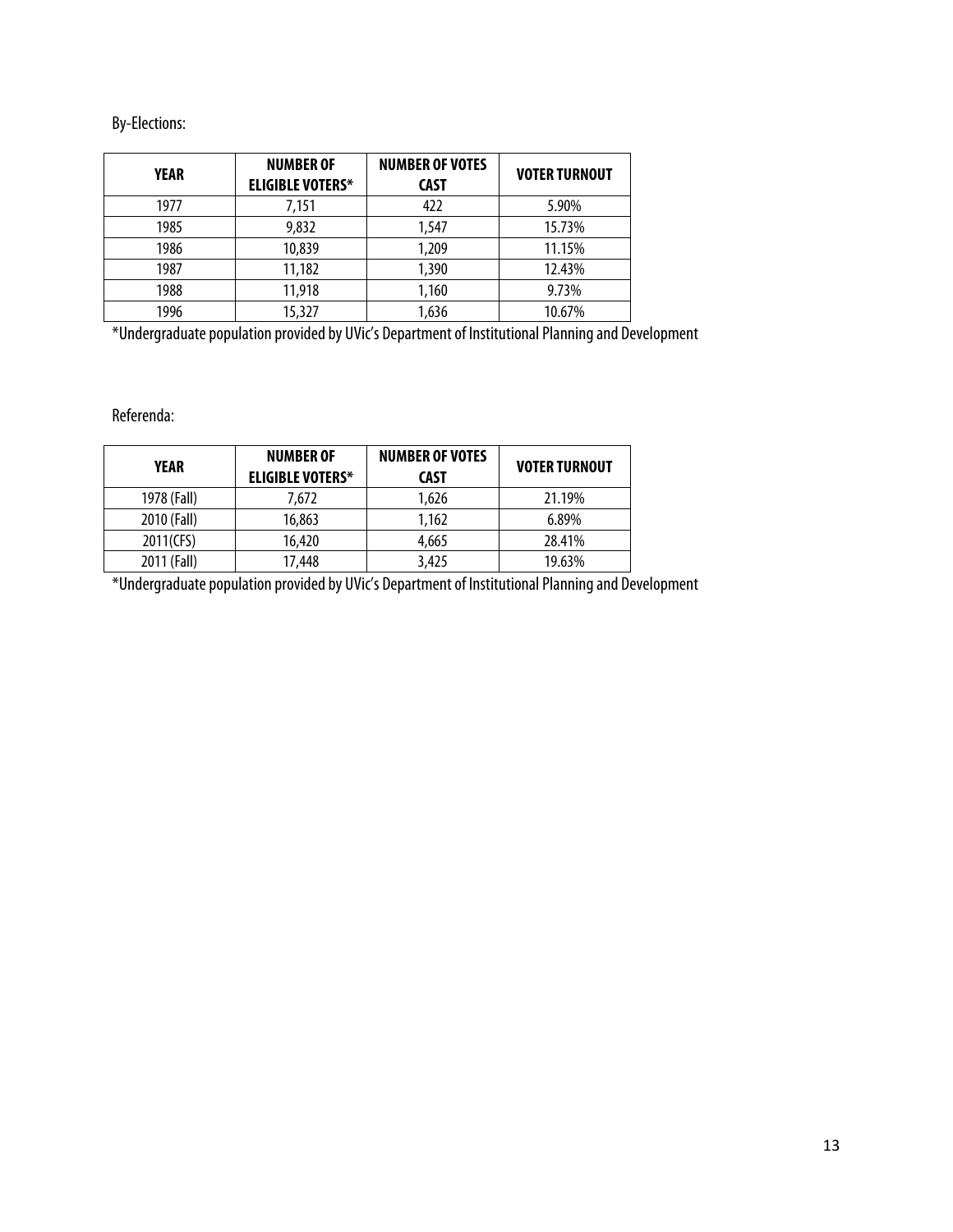### Appendix 3: Electoral Structure and Responsibilities

The conduct of the UVSS Elections is governed by the UVSS Constitution and Bylaws with the Electoral Policy setting out the specific rules that govern the election process.

1. Electoral Committee (EC)

The role of the EC is to hire the elections staff and is a source of guidance and support when needed, or when issues arise beyond the authority of the Elections Office. The EC is comprised of three Board members – in 2012 they were Remy Hall, Samantha Scott and Allison Rhodes. The SUB General Manager (Dale Robertson) and the Officer of Research and Communications (Ben Johnson) are non-voting members of the committee.

### 2. Chief Electoral Officer (CEO)

The role of the CEO is to ensure that the UVSS Elections are conducted in accordance with the Electoral Policy, fairly and transparently. Dianne Flood returned as the independent CEO for the second year.

Under the new Policy, the CEO acted principally in a supervisory capacity, providing strategic planning and general direction on policy interpretation, plus deciding all complaints.

### 3. Senior Deputy Electoral Officer (SDEO) and Deputy Electoral Officer (DEO)

Shawn Slavin was hired as the SDEO, and brought the experience from having organized four elections and referendum periods with the UVSS; this assisted in minimizing the learning curve. Angela Lorenz was hired as the DEO, and brought knowledge of UVSS matters through her prior Board committee membership and other employment experience.

The SDEO and the DEO acted as the face of the Elections Office, and as the point of contact between candidates and the CEO. The role of the SDEO is new under the Policy with the SDEO providing for the day-to-day operations and administrative and organizational responsibilities, and working one on one with candidates about campaigning issues. The SDEO and DEO were also responsible for conducting the informal dispute resolution process. In instances where policy interpretation was concerned, the CEO was consulted. This proved to be an extremely successful model.

### 4. Elections Adjudicator (EA)

When a decision of the CEO is appealed, EA hears the appeal. Randy Parker returned for his second year as the EA. No decisions of the CEO were appealed, which meant that the EA did not have to rule on any complaints or appeals.

### 5. Arbitration Panel (AP)

The AP is the third and final body that deals with formal complaints and appeals within the jurisdiction of the UVSS Elections. Ron Yee, Matt Watters and Karen Potts also returned for their second year as members of the AP. Since no decisions of the CEO were made, subsequently no decisions of the EA could be appealed which meant that they did not need to rule on any elections matters.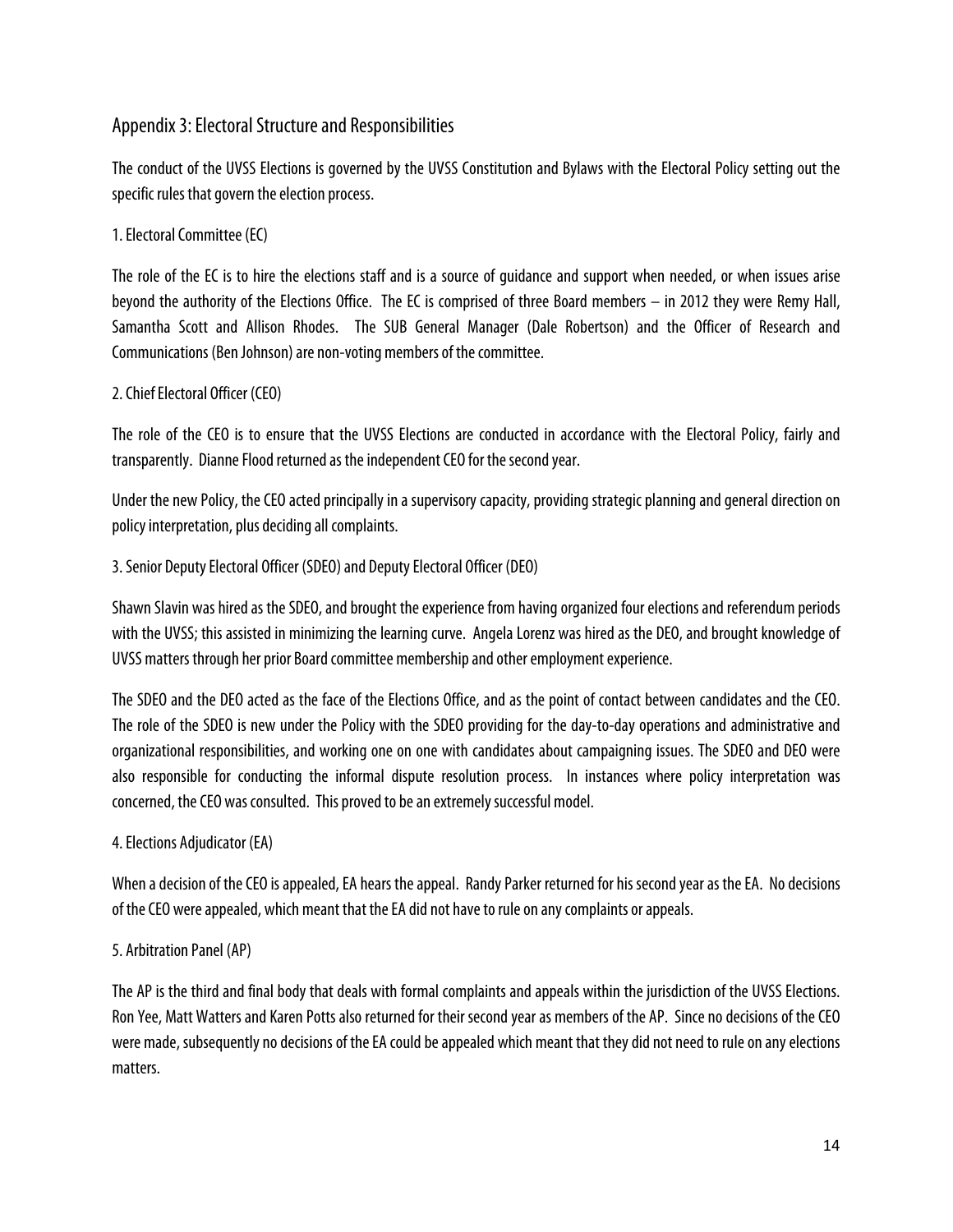### 6. Senate and Board of Governor (BOG) Elections – University Secretary's Office

The Electoral Office met with the University Secretary's Office at the beginning of January to discuss the respective roles in the conduct, coordination and operation of the UVSS, Senate and BOG Elections. Although the University Secretary's Office is in charge of all matters pertaining to Senate and BOG, the Elections Office assists in the promotions and preparation by including their candidates in the Elections Supplement, the All Candidates Meeting, and the All Candidates Forum, and by acting as a point of contact for questions, policy, and campaign rules. The Elections Office also stamps all Senate and BOG campaign material for posting.

The rules governing election to the Senate and BOG are different from the UVSS which causes confusion for candidates, especially those running in both elections. Beyond that, there is likely some confusion for the general student population, in that they do not fully understand that there are three independent elections taking place concurrently, nor do they know what role each of these governing bodies do. In the production of the Elections Supplement, an effort was made to try and differentiate the three elections, and what they all do.

The timeline for Senate and BOG elections do not coincide with the UVSS – the call for nominations for Senate and BOG is two weeks prior to that of the UVSS, the postering period for begins 9 hours before the postering period of the UVSS Elections, and ends 16.5 hours after the end of UVSS postering period, and the close of polling extends an extra day and a half after the UVSS polls close. Additionally, financial rules and reporting are different. It would benefit both candidates and students alike, if the UVSS worked with the University Secretary's Office and the UVic Senate to try and resolve these discrepancies in policy and administration of campus elections.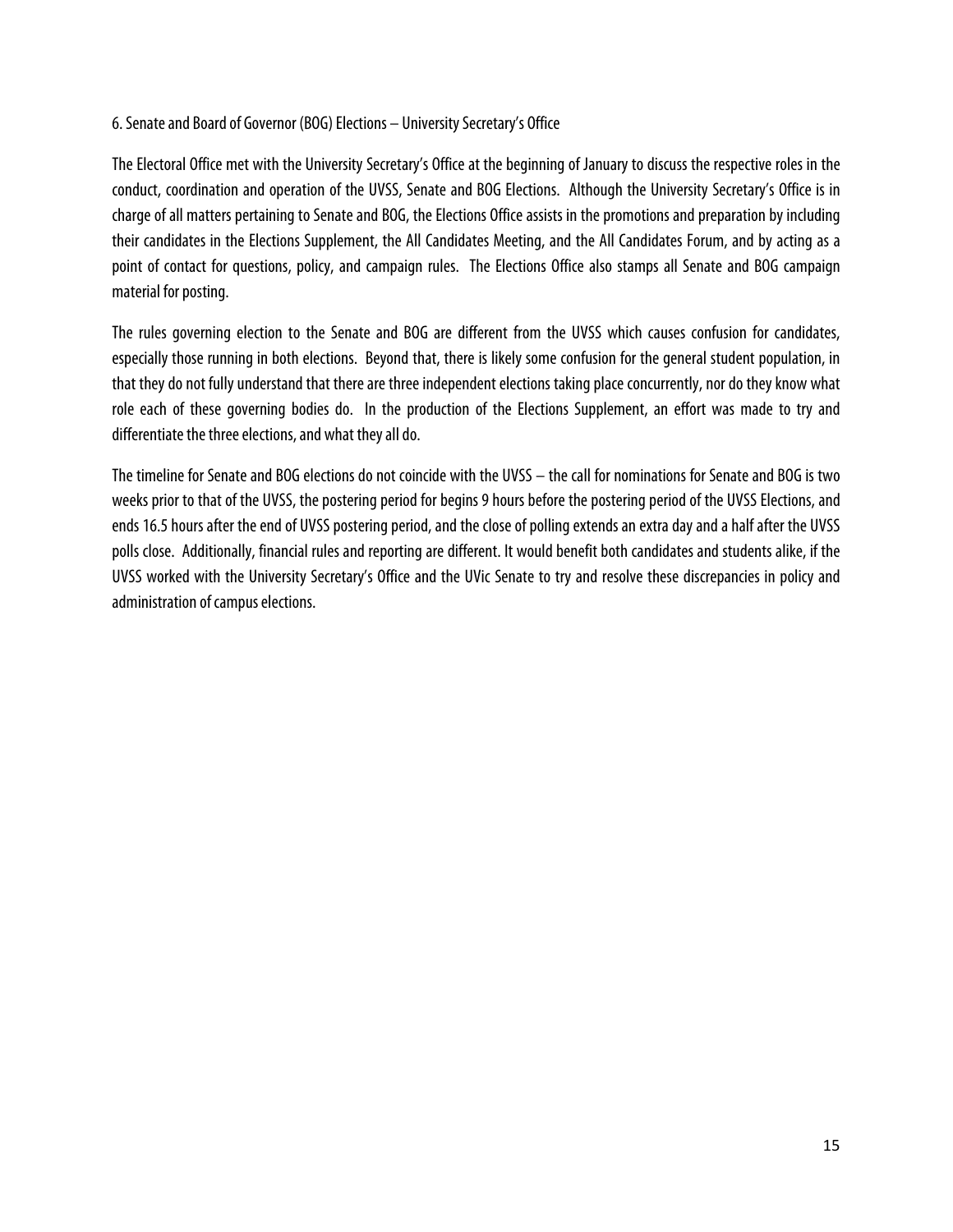### Appendix 4: Issues and Recommendations for the Board from the Electoral Office

A number of issues came to light through the election period and some policy recommendations are set out below that the Board may wish to consider.

### 1. Timeline – Aligning the Start and End of Polling with Senate and BOG Elections

**Issue**: Concerns were raised regarding the different polling periods for UVSS and UVic (Senate and BOG) elections.

**Recommendation**: The UVSS Board of Directors meet with the University Secretary's Office to discuss the possibility of reaching a consensus on a standardized voting period. If a consensus cannot be reached, EP 3.2.a.2. be amended to read "Where possible, the election date will be set for the same date as the first date for elections to Senate and Board of Governors."

**Rationale**: Aligning the voting periods would eliminate some of the confusion of and concerns raised by candidates and students. If a consensus cannot be reached between the UVSS and the University Secretary's Office, by setting the UVSS election date as the first date of Senate and BOG election, the UVSS can take advantage of the fact that the majority of ballots cast in UVSS, Senate and BOG elections occur on the first day of polling.

### 2. Voter Eligibility - the Opt In Deadline and the Constitution and Bylaws

**Issue**: In order to electronically permit an individual to vote, the voters list has to be set in advance and there is a point at which the voters list cannot be adjusted. Currently students can opt-in to membership in the UVSS on the day of the UVSS Elections, and are therefore technically eligible to vote in the UVSS Elections (Bylaw 2.1.a).

**Recommendation**: The Constitution and By-laws be amended to set a deadline for students to opt-in to the UVSS to be eligible to vote.

**Rationale**: As students are eligible to opt-in to the UVSS at any time, there needs to be a deadline set for eligible voters without the need to keep adding names to, or adjusting the electronic voters list.

### 3. Voter Eligibility – Members in Good Standing

**Issue**: When setting the eligible voters list, the system only permits the Electoral Office to use the parameter "students who have been assessed UVSS fees", however the Constitution and Bylaws provide that criterion is whether or not an individual is eligible to cast a ballot in standing within the UVSS (see C & B (2.1.a) "Students who fail to pay their current Society fees are not members in good standing of the Society".)

**Recommendation**: The UVSS Board of Directors examine voter eligibility under the Constitution and Bylaws, and how to set eligibility within parameters which be set by the system that permits electronic voting.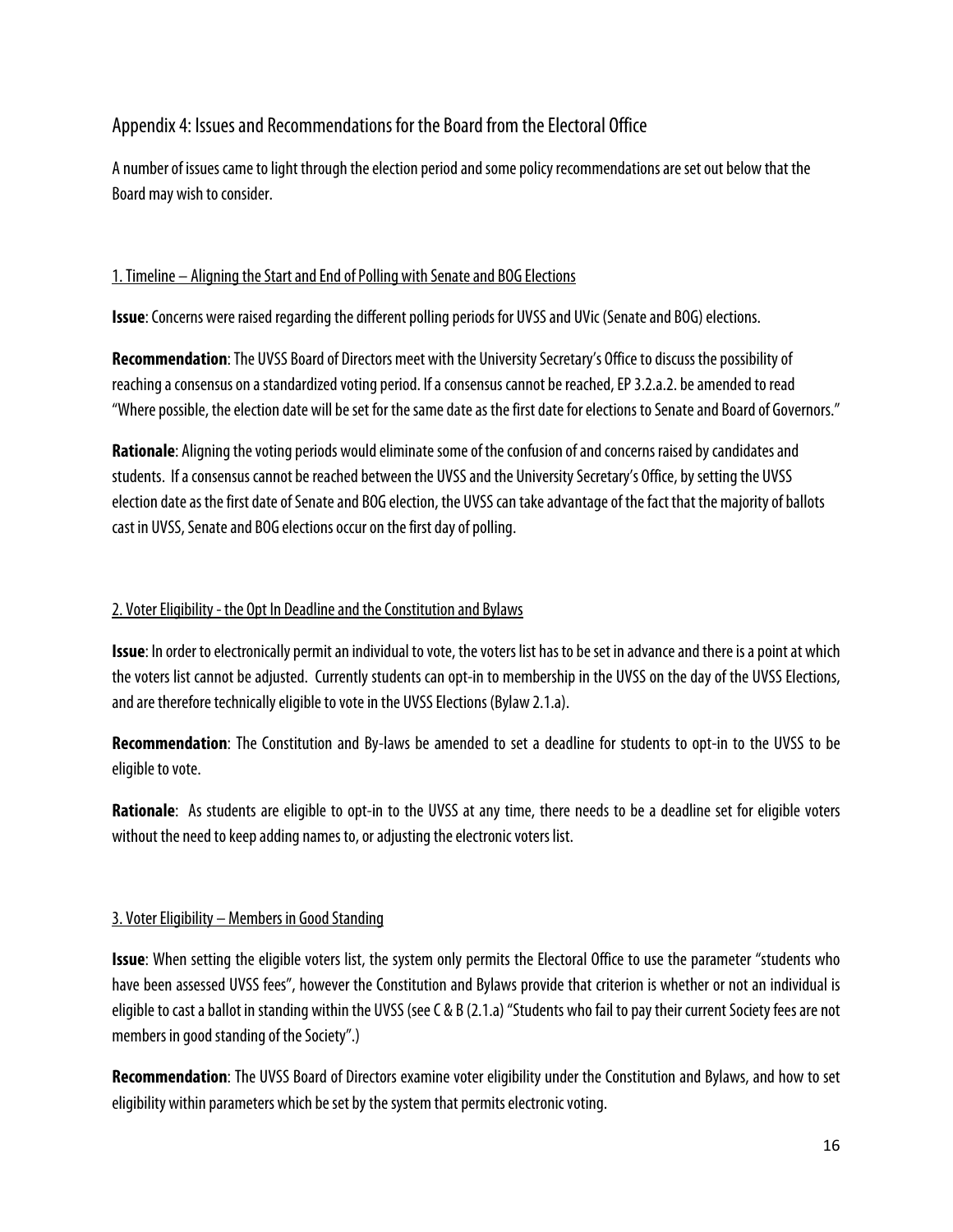**Rationale**: The C&B eligibility needs to align with the parameters that can be set by the electronic voting system..

### 4. Candidate Withdrawals and the Electronic Ballots

**Issue**: Four candidates withdrew their candidacy for election as Director-At-Large prior to the opening of polling. The Electoral Office had to decide whether the candidate's names should remain on the ballot, or be removed.

**Recommendation**: EP 4.d. be added (and the subsequent policies renumbered) to read "If after the close of nominations a candidate withdraws their nomination, his or her name will remain on the ballot, but with the status 'WITHDRAWN' adjacent to their name. The results of the ballots cast for a withdrawn candidate are not made public."

**Rationale**: Candidates names should be kept on the ballot with the status "WITHDRAWN" to avoid confusion for voters who were not made aware by other means that a candidate has withdrawn their candidacy. This also aligns with the practices of provincial and federal elections.

### 5. Referendum Timeline

**Issue**: The timeline in which referendum questions can be called does not align well with the timeline for general elections. Currently referendum questions can be called up until the close of the nomination period. The Constitution and Bylaws states that "the Board of Directors…shall give no less than fourteen [14] calendar days notice of a referenda" – sufficient notice shall be deemed to have been given by not less than one half page advertisement in the student newspaper. If a referendum question is submitted at the close of nominations, it could not be held in conjunction with a general election.

In addition, following the close of the nominations, individuals have seven days to apply to be the official opponent. which in effect gives the proponent a seven day advantage in terms of campaigning, and also is too late for the opponent to have a platform published in the election supplement.

In order to align the referendum period with the campaign period of a general election, the deadline for submission of a referendum question should be no later than the day before the Call for Nominations.

**Recommendation**: Strike EP 6.1.c.4. "be submitted before the close of nominations", and EP 6.1.c be added (and the subsequent policies be renumber) to read "A referendum form must be submitted to the Elections Office no less than 24 hours before the call for nominations is made in order for it to be held concurrently with a general election, or with other referendum questions." The related policies respecting applying as proponents and opponents should be aligned with this deadline.

**Rationale**: The addition of this policy would comply with the timeline set out within Constitution and Bylaws, and would align the referendum and general election timelines. Putting a deadline on the submission of referendum questions, this would ensure that adequate notice and a fair opportunity is given to all students who want to run as a proponent or an opponent to a referendum question.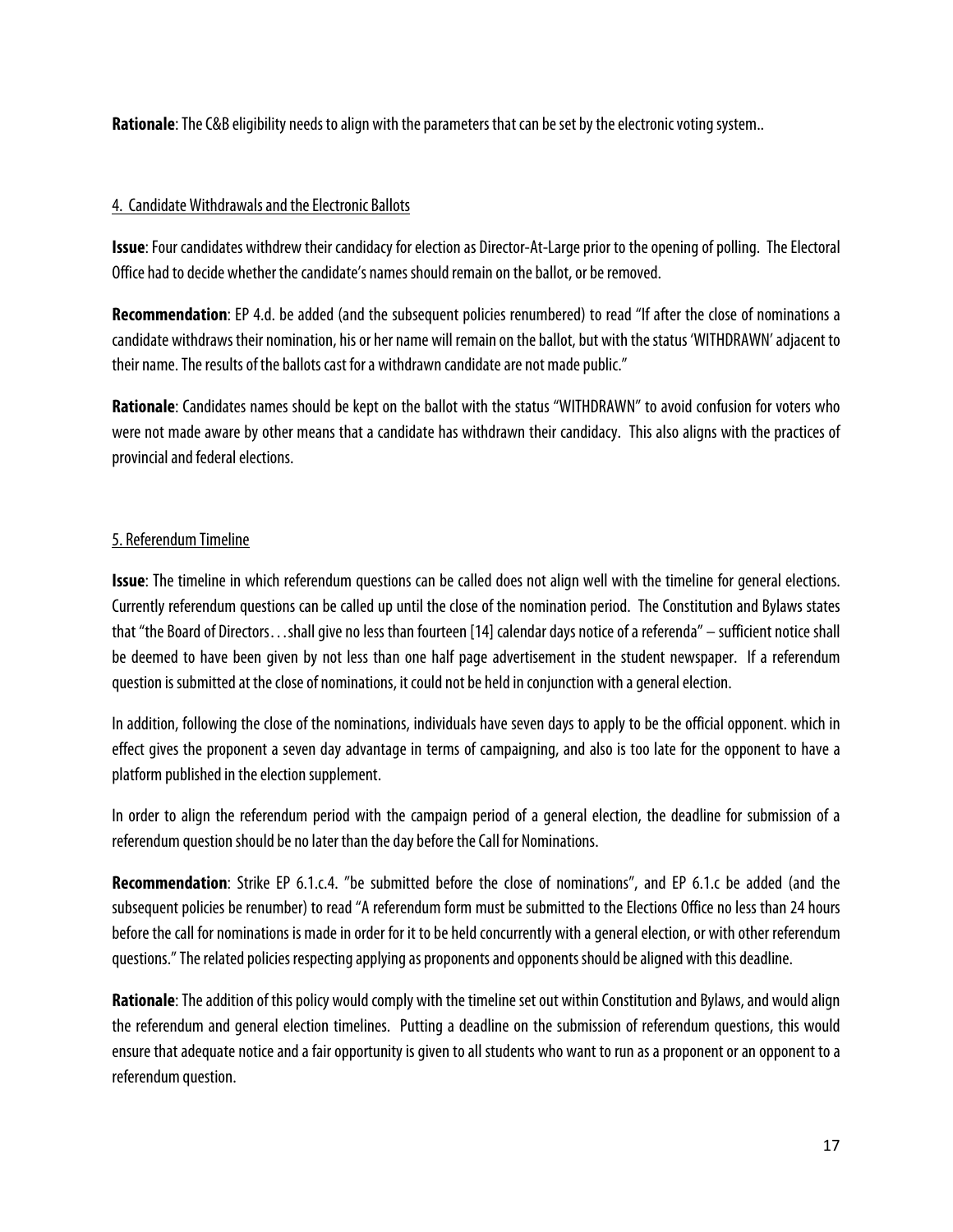### 6. Polling Stations and Advertising

**Issue**: 144 ballots were cast at polling stations during the 65 hours that stations were set up on campus – this equates to an average of less than 2 ballots per hour, not a very effective use of resources, which could be used in other ways to promote the election.

**Recommendation**: Polling stations should be required only in the Library, Clearihue and the Student Union Building, for students that do not have access to a computer, and for students with a disability. Remove the requirement for polling stations in other locations by striking EP 7.1.d.2 "each of Elliott, Engineering Lab Wing, Cornett, MacLaurin, University Centre, Social Sciences and Mathematics, David Strong Building, Fraser, Fine Arts, Human and Social Development, Commons Block, Engineering and Computer Science, and McKinnon."

Add EP 7.1.e to read "The Electoral Office will hire UVSS students to promote the elections by handbilling, classroom speaking and other means to be determined by the Electoral Office.

**Rationale**: With the move to online voting, accessibility has increased significantly, and there is no need for polling stations in every building. UVSS Election employees could be used much more effectively by classroom speaking, handbilling or other means.

### 7. Define the term "Business Day"

**Issue**: In relation to the complaints and appeals process, the EP uses the term "business day" to define deadlines.

**Recommendation**: Add the term "Business day" to EP Part 2 with the definition "Business day means a day other than Saturday, Sunday or a holiday between the hours of 9:00am and 4:00pm."

**Rationale**: This would eliminate any confusion for individuals wishing to respond or appeal a complaint or decision of the CEO or EA.

### 8. Campaign Expenses and Disqualification

**Issue**: There is a lack of clarity between EP 5.5.c and EP 5.8.a.8 in regards to reporting campaign expenses. EP 5.5.c states that "a candidate who exceeds the campaign spending limit or fails to submit copies of their receipts or to certify in writing that the limit has not been exceed must be disqualified by the Chief Electoral Officer." The understanding was that by creating a stiff consequence for individuals who chose to exceed the spending limit, this would hopefully eliminate any uncertified spending.

However, EP 5.8 Disqualifiable Offences reads that "candidates...will be subject to disqualification if...[they] exceed the campaign spending limit, fail to file all of their receipts for campaign spending and the required certification about campaign spending." The current use of the word "and" suggests that a candidate is required to do all three in order for the candidate to be disqualified, which is not believed to be the intent of the policy.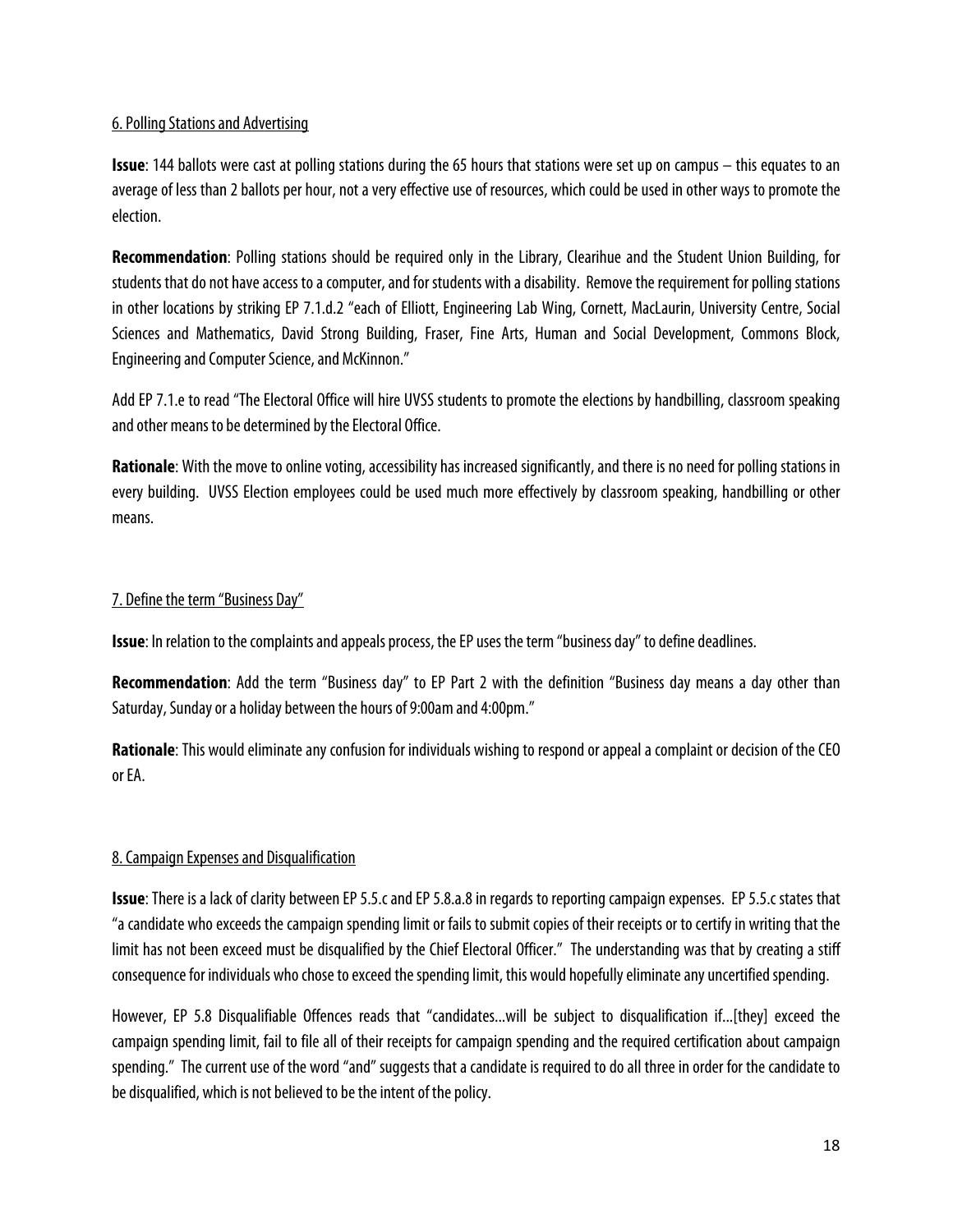**Recommendation**: EP 5.8.a.8. be amended to read "exceed the campaign spending limit, fail to file all of their receipts for campaign spending, or fail to file the required certification about campaign spending."

**Rationale**: This change would reflect the intent of the policy.

### 9. Tie Breaking Procedures

**Issue**: As was evidenced during this election period, there is a potential for a tie in the number of votes cast for candidates

Recommendation: The UVSS Board of Directors create tie breaking procedures to be included in the EP. If the tie is for 11<sup>th</sup> DAL, consideration might be given to that a  $12<sup>th</sup>$  DAL be appointed, to avoid the costs and fatigue of a by-election.

**Rationale**: Two DAL candidates received an equal number of votes, and came in twelfth spot. Had it been at the position of the 11<sup>th</sup> DAL or had one of the elected Directors-at-Large been disqualified or withdrawn, or had the tie occurred in an Executive position, no procedures govern how to break the tie.

### 10. Executive Position Vacancies

**Issue**: Concerns were raised this Election Period as four of the Executive Positions ran uncontested; there was a chance that a candidate running for an Executive position was not going to be ratified. In addition, during the Nomination Period there was some concern that one or more of the Executive positions were going to remain vacant.

**Recommendation**: EP 5.5.b be added to read "If after an election or by-election a vacancy for an Executive position exists, a Director-At-Large can (temporarily) fill that position by a vote by the Board of Directors."

**Rationale**: It is important that there are procedures in place to govern those scenarios to ensure that the Board can still function without a fully elected Executive.

### 11. Candidate Endorsements

**Issue**: Candidates running for election as an independent tend to support other independent candidates. Frequently, other slates support the election of some independent candidates as well. EP 5.6.c currently reads "In their campaign materials candidates may refer to their slate and to other persons on the same slate, but may not refer to any candidates not on that slate" – this would suggest that independent candidates cannot be endorsed by other independent candidates, or by other slates.

**Recommendation**: EP 5.6.c be amended to read "In their campaign materials candidates are permitted to endorse other candidates and/or slates, including candidates not on the same slate, provided they have the consent of the other candidate."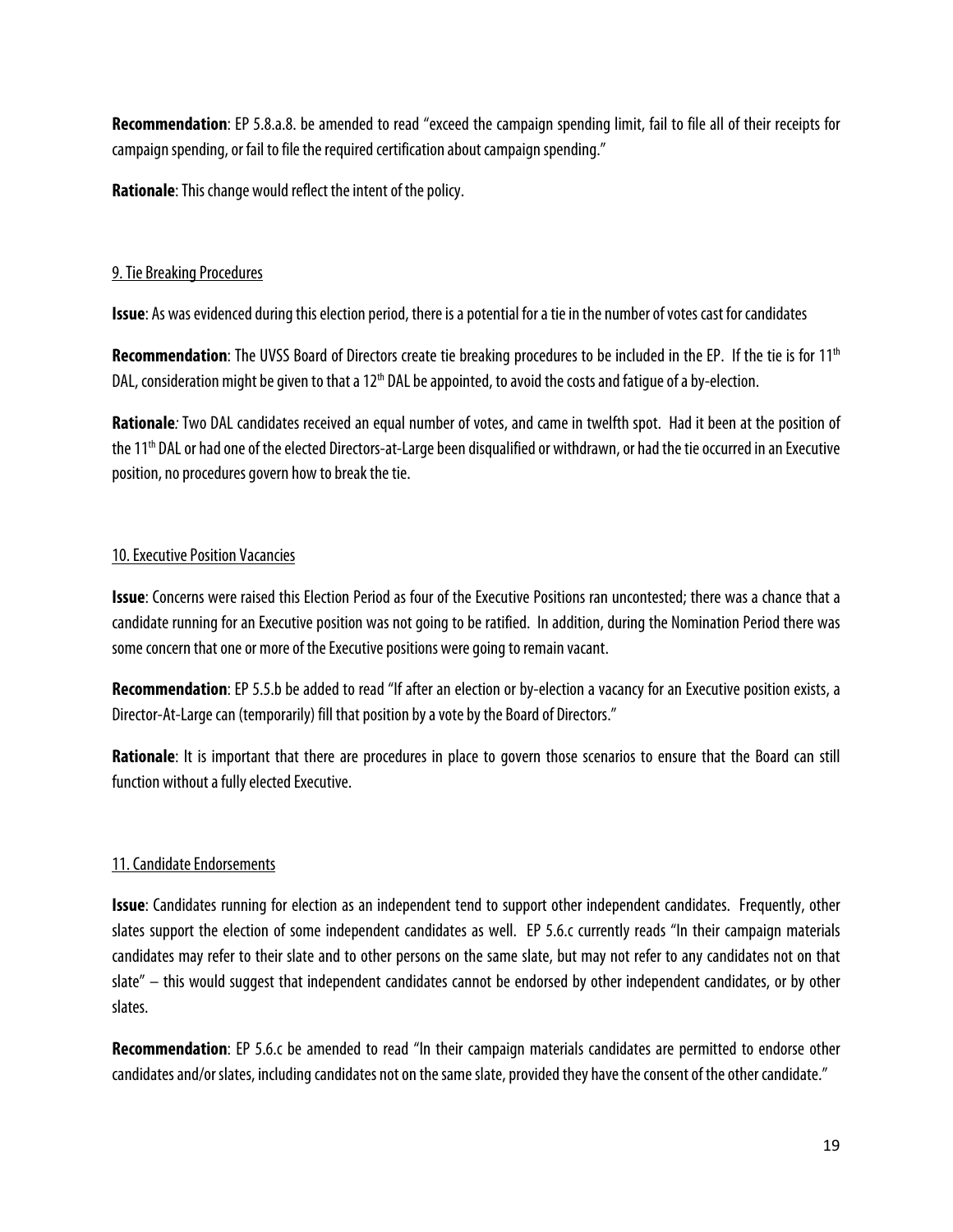**Rationale**: Support for candidates running as independents or on other slates is already taking place, and this needs to be reflected in the policy manual.

### 12. Paper copy of complaints/responses/appeals

**Issue**: When a complaint, response or appeal is filed, a hard copy must be submitted to the Electoral Office and an email copy to the Elections Adjudicator or the Arbitration Panel. It is extremely difficult for candidates and students who are not on campus to file these forms with the Elections Office.

**Recommendation**: EP 5.11.d be amended to read "Complaints must be made in writing, by sending a Complaint form (appendix C) to the Elections Office email address. A complaint may be made at any time up to forty-eight hours after the close of polls."

EP 5.11.f be amended to read "The candidate complained about may respond in writing by sending a Response form (appendix D) to the Elections Office email address within one business day of the complaint being sent to the candidate."

EP 5.13.a be amended to read "Within one business day after the Chief Electoral Officer makes a decision, an appeal may be made to the Election Adjudicator by a complainant or the candidate by sending an Appeal form (appendix E) to the Election Adjudicator at his/her email address, and to the Elections Office email address."

EP 5.14.a be amended to read "Within one business day after the Election Adjudicator makes a decision, a candidate may appeal that decision to the Arbitration Panel, by sending an Appeal form (appendix E) to the Arbitration Panel at its email address and to the Elections Office email address."

**Rationale**: The purpose of the physical hard copy is to ensure that the complaint submitted is genuine by the presence of a signature. Although this is something that should be considered, there are countless ways that individuals can prove their identity without the use of a hardcopy signature (scanned signature, Student ID Number, telephone call etc.). It is important to consider the needs of all students and candidates involved in the elections, especially those who are not on campus. There is no need to require a hard copy of a complaint, as all of the investigation and correspondence regarding a complaint, response or appeal is done through email.

### 13. Define how to apply the definitions listed under disqualifiable offences

**Issue**: The two complaints that were filed during this elections period focused on their perceived harassment in candidates' platforms. The EP defines "malicious campaigning", "substantially prejudicial", "harassment", "defamation", "libel", and "slander", listed below 5.8 Disqualifiable Offences; however the EP does not make reference to how these definitions will be applied.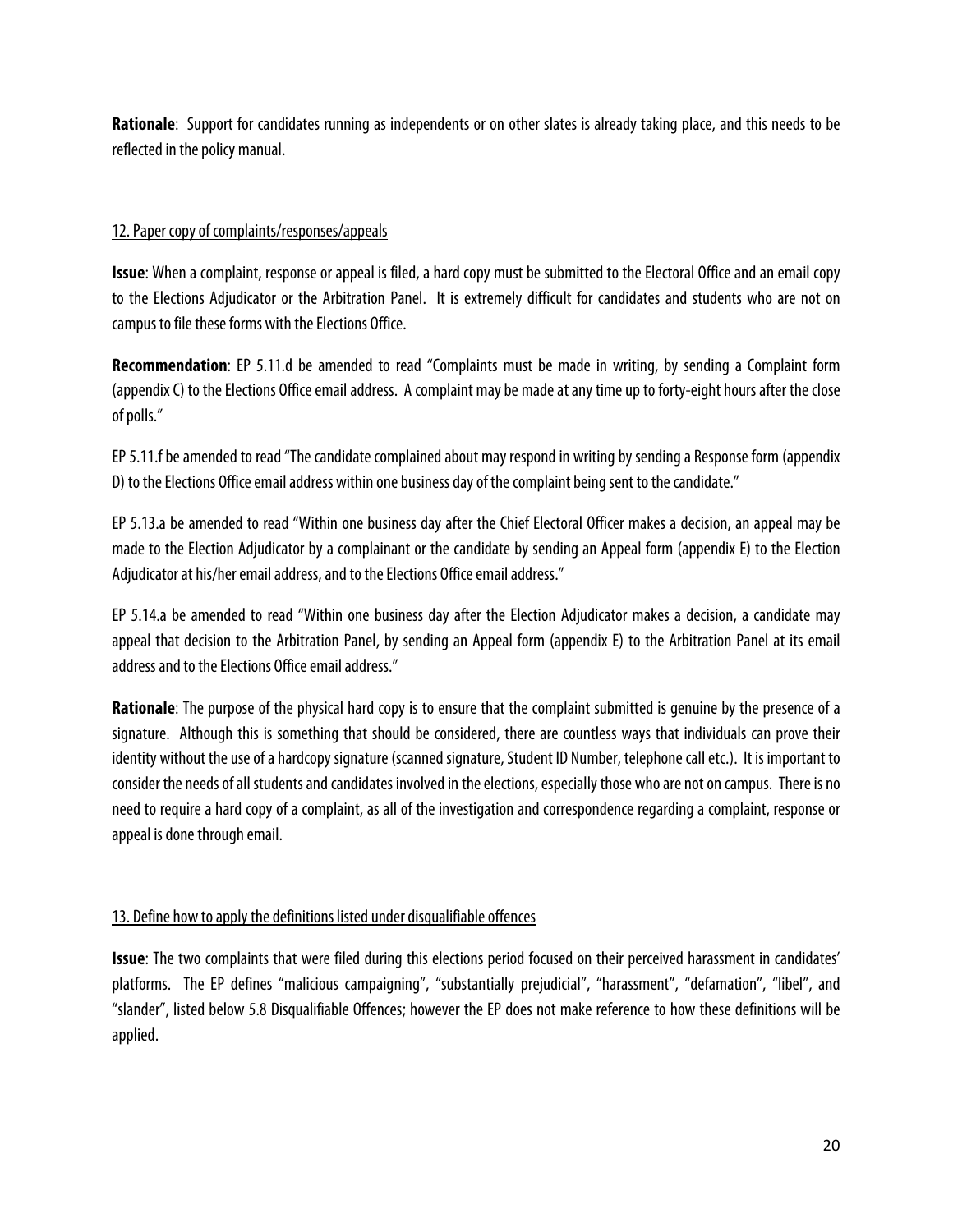**Recommendation**: EP 5.8.a be added before the definitions are listed to read "To satisfy the belief that a disqualifiable offence has occurred, an objective test must be applied. The test is whether a reasonable person, having knowledge of all the facts, would find the activity subject to disqualification using the following definitions:"

**Rationale**: It is not enough simply for a person to claim that they feel an activity listed as a disqualifiable offence has occurred, nor is it a sufficient response for a candidate to say the activity was not intended to be perceived in that matter. The inclusion of this policy would ensure that complainants and respondents understand how these definitions will be applied when investigating disqualifiable offences.

### 14. Non-Candidate Involvement

**Issue**: Issues arose regarding the actions of non-candidates and their involvement in the elections, making serious allegations and potentially libellous comments about candidates.

**Recommendation**: The Board should consider creating policy that sets consequences of non-candidates who engage in those behaviours listed in EP 5.8 under disqualifiable offences. Loss of UVSS membership may be one such consequence.

**Rationale**: Untruthful comments about candidates could significantly impact the way a voter casts his or her ballot and affect the integrity of the elections process. The Electoral Office has no control over the actions of a non-candidate, but takes these matters very seriously. EP 1.b (Purpose and Application) states that the purpose of the Policy is to ensure that there is "respect for the democratic process and persons involved in that process" and that "voters and candidates [can] participate in a fair and just election".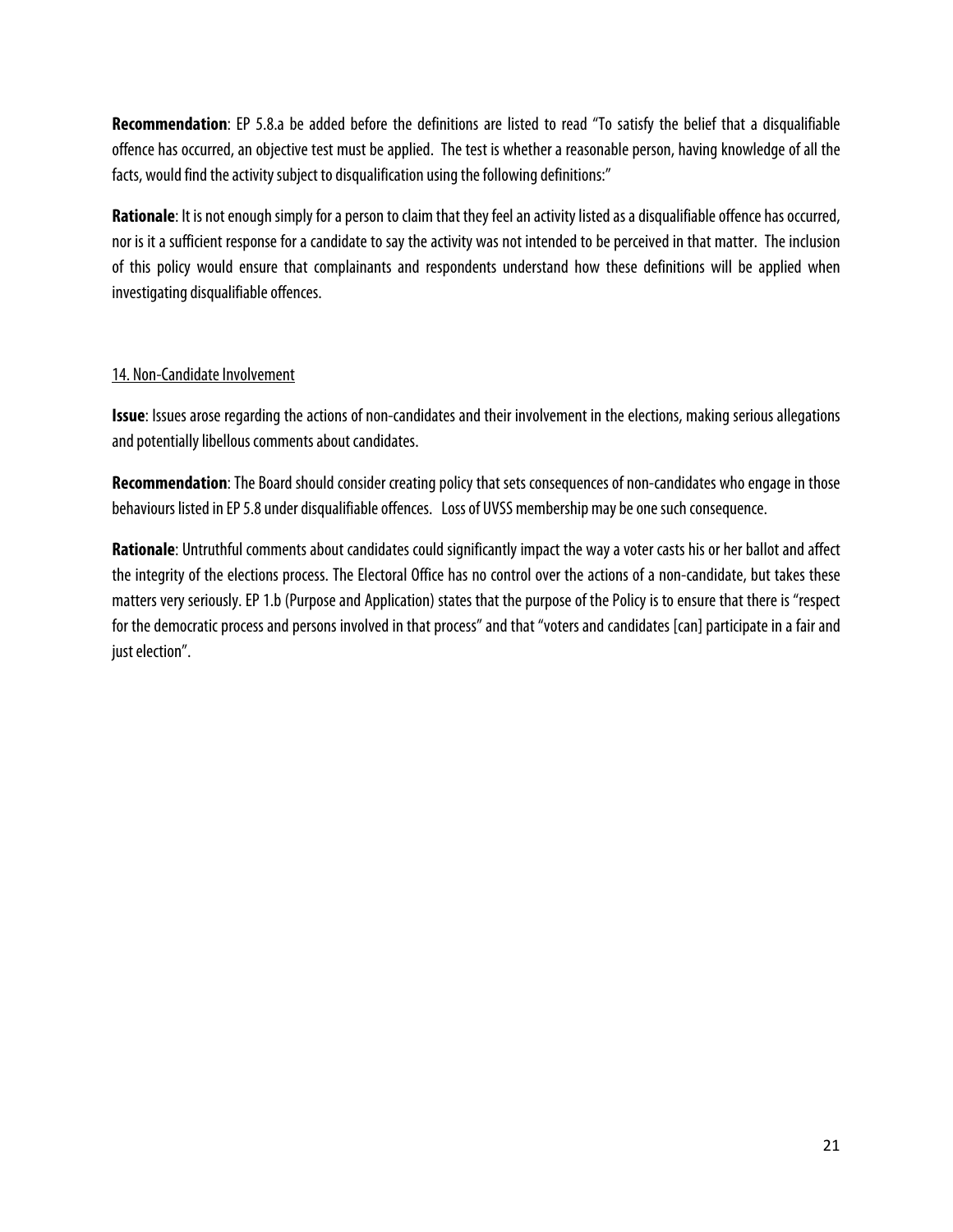### Appendix 5: Issues and Recommendations for the Board from Candidates

A number of issues came to light through the election period and some policy recommendations are set out below that the Board may wish to consider.

These recommendations and issues come from candidates who participated in the 2012 UVSS Elections.

The Electoral Office surveyed candidates requesting their input as to what worked and what did not work during the election period in an attempt to gauge how candidates felt the elections were conducted with the new Policy and in particular, online voting, and one day of voting.

### 1. Timeline – Close of Nominations and Opening of Postering Period

**Issue**: Some candidates expressed concern about the shortened (nine day) period between the close of nominations and the opening of the postering period. The concerns by candidates were that since the postering/campaign period usually results in a large increase in their absences from regular classes, they would prefer to have some addition time to try and get ahead in their academic pursuits, since Reading Break was now dedicated solely to preparing for campaigning.

**Recommendation**: EP 5.4.a be amended to read "Campaign material must not be posted or published prior to 9:00 a.m. on the sixteenth  $[16<sup>th</sup>]$  day after the close of the nomination period."

**Rationale**: The extension of the timeline would give candidates the opportunity to prepare their campaign materials in advance of Reading Break and use that time to get ahead in their academics. This would also allow The Martlet to run an additional week's worth of elections related stories. As the Electoral Office is already staffed and in the process of organizing polling at that time,, the change could be accommodated without additional staff resources.

### 2. Release of Results

**Issue**: A candidate who was running for election in the UVSS and the UVic Senate/BOG came forward with a concern that the release of the results for the UVSS Election in advance of the close of polling for the Senate and BOG election would skew Senate and BOG election results as historically the results have mirrored one another.

**Recommendation**: (See Issues and Recommendations 2: Timeline – Start of Polling). A conversation should be had with the University Secretary's Office in an attempt to a) close polling at the same time, or b) withhold the UVSS election results until BOG/ Senate polls are closed. Following that meeting, policy should be amended or created to address this matter.

**Rationale**: To promote fairness in the outcomes of all University elections.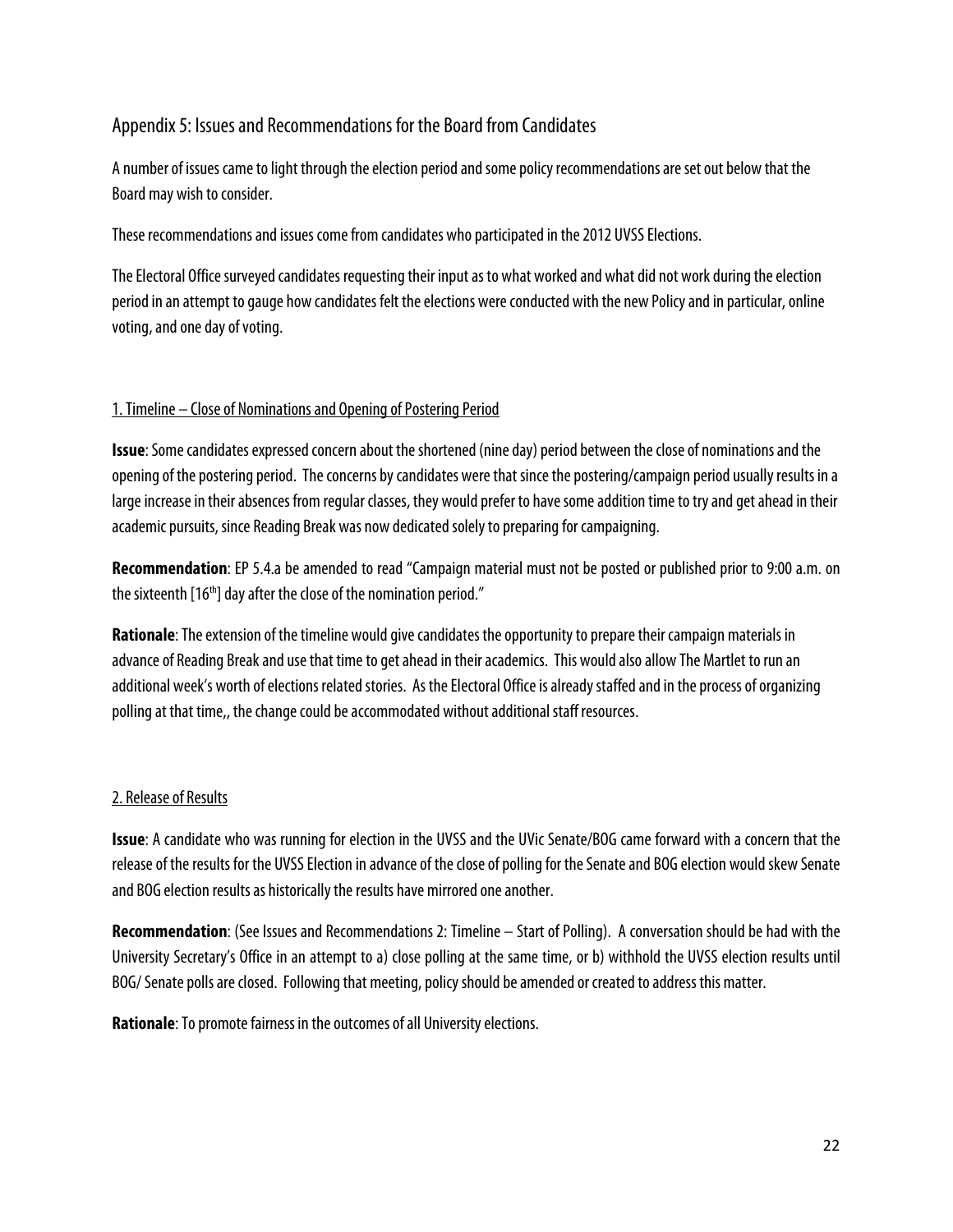### 3. Campaign Spending

**Issue**: A concern expressed by candidates was that the policy did not support the use of new or more creative means to campaign. Additionally candidates suggested the UVSS should consider implementing policy that would adjust the financial limits annually, based on the number of students on campus to \$50.00 for the first 10,000 students (which will be provided by the Elections Office in the form of a credit at Zap!Copy) and an additional \$5.00 for every 500 students (rounded up to the nearest 500 students) beyond that first 10,000.

**Recommendation**: EP 5.5.a be replaced with "No candidate shall spend more than \$50.00, plus \$5.00 for every five-hundred [500] UVSS Members beyond ten-thousand [10,000] in campaign expenses. The Elections Office will cover the first \$50.00 in the form of a credit at Zap!Copy."

EP 5.5.b be added (and the subsequent policies renumbered) to read "The Senior Deputy Electoral Officer will calculate the annual spending limit, and publish this value before the Close of Nominations. Where the number of UVSS Members beyond ten-thousand (10,000) is not a multiple of five-hundred (500), the financial limit will be rounded up to the nearest 500 students."

Strike "In addition to the ZAP! credit, candidates may spend a maximum of \$30.00 on their campaign ("the campaign spending limit")" from EP 5.5.b.

**Rationale**: Some candidates expressed that the small out of pocket spending limits the candidate's creativity since the majority of campaign expenses have to be spent at Zap!Copy (which does not provide a wide range of campaign options). Changes to campaigning strategies that have taken place over the last few years (i.e.: stickers, buttons, websites, Facebook advertising etc.) as Zap! Copy cannot provide many of the things that candidates would rather spend their money on.

The majority of candidates did not use their entire Zap!Copy budget this year, yet most candidates used almost all of their out of pocket expenses.

Tying the spending limit to student population would align UVSS Elections more closely with many other universities, and follow suit with Provincial and Federal rules.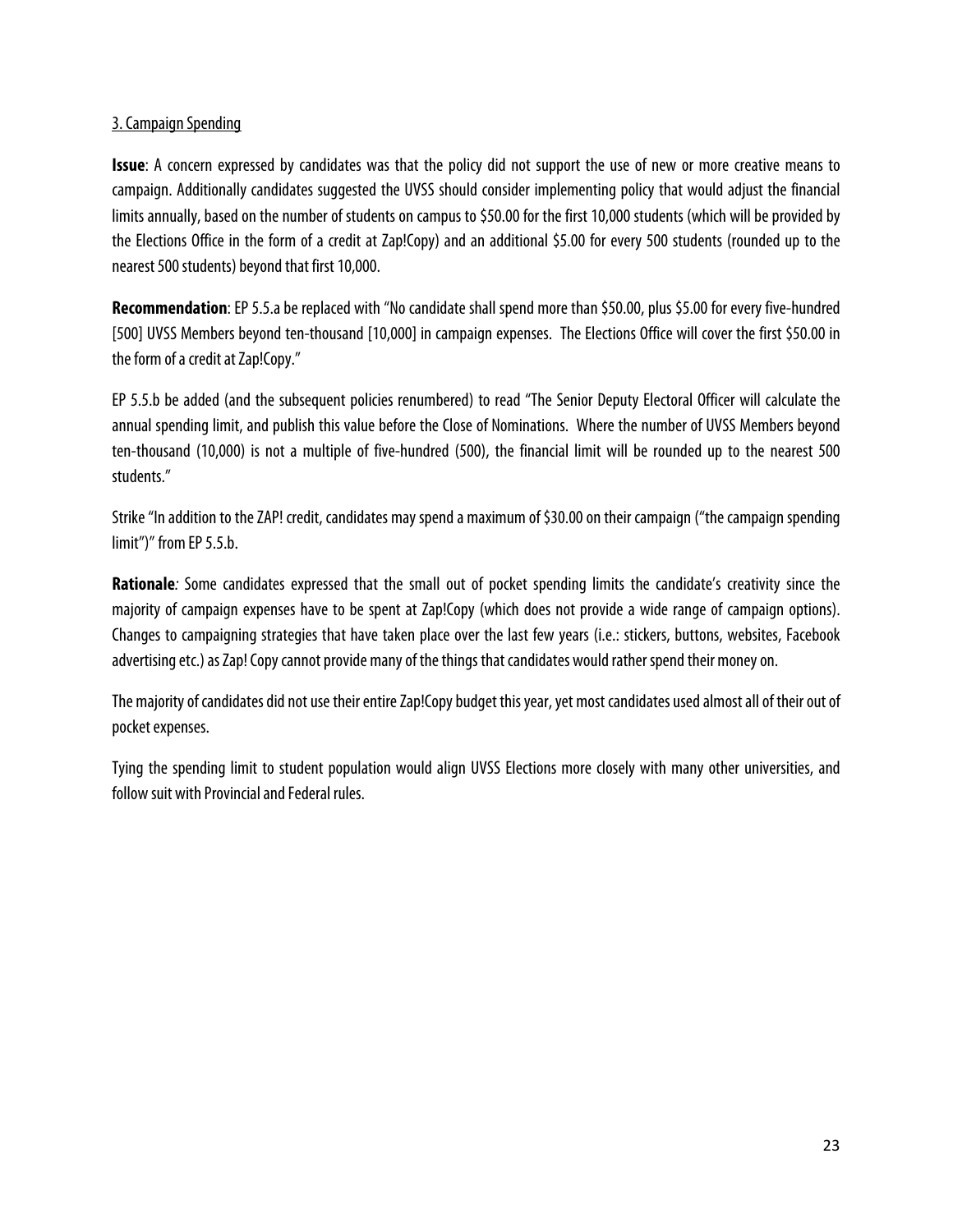### Appendix 6: Recommendations and Suggestions for the Electoral Office

The following suggestions are intended to help improve upon the administration and organization of the UVSS Elections. These issues were raised largely by candidates during the elections period, by candidates in the surveys that they filled out, and from external groups. They are set out here so that in 2013, the Election Committee and/or the Electoral Office may consider implementing them.

### 1. Chairperson Debate and All Candidates Forum Impartiality

**Issue**: Concerns were raised by multiple individuals following the Chairperson debate regarding the bias of one of the moderators.

**Recommendation**: The Electoral Office meet with CFUV and The Martlet to discuss the role of the moderator(s) for the Chairperson Debate, and the importance that they remain impartial during their moderating.

### 2. Accessibility at the All Candidates Forum and Chairperson Debate

**Issue**: Following the Chairperson Debate issues were raised regarding accessibility for students with a disability. The Elections Office met with the Society for Students with a Disability to discuss how the elections can be organized to better support some of the diverse array of disabilities on campus.

**Recommendation**: The following are requests made by the advocacy group that they feel would address their concerns:

- ‐ Ensure that the Elections Supplement is available online in a format that could be read using Text-to-Speech software (a pdf will work provided it is not flattened)
- ‐ Centralize the websites, Facebook Groups and candidate platforms on the UVSS Elections Website (provide links to the external sites)
- ‐ Provide alternative methods of asking questions at the All Candidates Forum and Chairperson Debate allow students with a disability the option of writing a question down, or asking the question verbally
- ‐ At the 'Easy Access Polling Stations for Students with a Disability' install text-to-speech software that could read out the information to students who are voting that have a visual or learning disability (can be provided by the advocacy group)

### 3. Zap!Copy Campaigning

**Issue**: After campaigning was completed, the Electoral Office met with Crystal Lee and Roxy Price from Zap!Copy to see if there were any issues, or if there were things that the Elections Office could have done differently to better support them.

**Recommendation**: The following are requests made by Zap!Copy that they feel would address their concerns:

‐ The Electoral Office set a deadline for candidates to change accessibility to their Zap! Copy account. (Assuming that others will be permitted access to accounts to permit off campus candidates to use ZAP!) Zap! Found it difficult to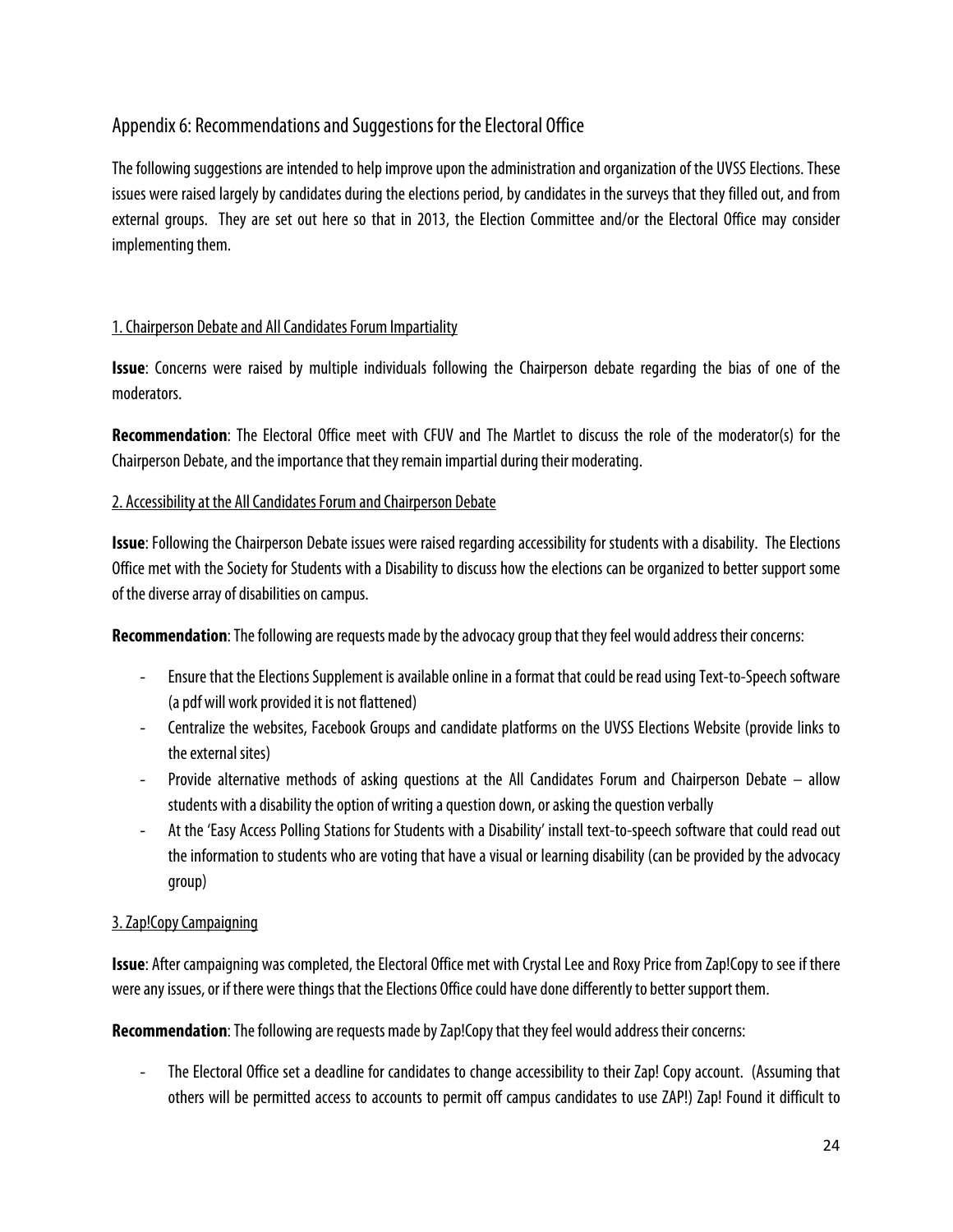constantly be updating their records as to who could sign for an account, and would prefer that once the accounts are set up, no changes are made.

- ‐ Depending on the status of the 'One Card System' at UVic next year, there are issues with the Self-Serve machines in Zap! To minimize any loss of product or candidates being overcharged for printing, a discussion may have to occur between the Electoral Office and Zap! Copy at the start of the Election period to work out discounted full-serve printing prices, and not allow Zap! Copy account money to be put on self-serve cards
- ‐ If a candidate chooses to put their Zap!Copy money on a self-serve card, he or she should be paying for the card deposit out of his or her own pocket

### 4. SUB Tables – Indoor and Outdoor

**Issue**: Candidates inquired about the use of tables outside of the Student Union Building for campaign purposes. Candidates do not have table booking privileges.

**Recommendation**: Candidates be permitted to book one [1] table on one [1] day during the postering period, at one of the approved outdoor vendor locations.

The Electoral Office books tables inside of the SUB for candidates to use in an attempt to provide extra election publicity. The SUB has 5 indoor vendor locations and 13 outdoor vendor locations that are all used for revenue generating purposes. Since there are a large number of outdoor bookable locations, providing candidates the opportunity to book tables outdoors on one day is something that should not interfere with the regular revenue generating bookings.

### 5. Campaign Material Approval and Liability

**Issue**: Several candidates expressed their concern, as there is no oversight to limit publishing or posting false information in election platforms published in the Elections Supplement. Questions of UVSS liability may arise if a libelous or defamatory comment is made.

**Recommendation**: The Electoral Office make it clear in the Elections Supplement that "the opinions expressed in the Elections Supplement are those of the candidate, and may not necessary reflect the opinion of the Elections Office."

The role of the Electoral Office is to act as judicial moderators when it comes to the policies as laid out in the EP – it is not the role of the Electoral Office to monitor campaign content.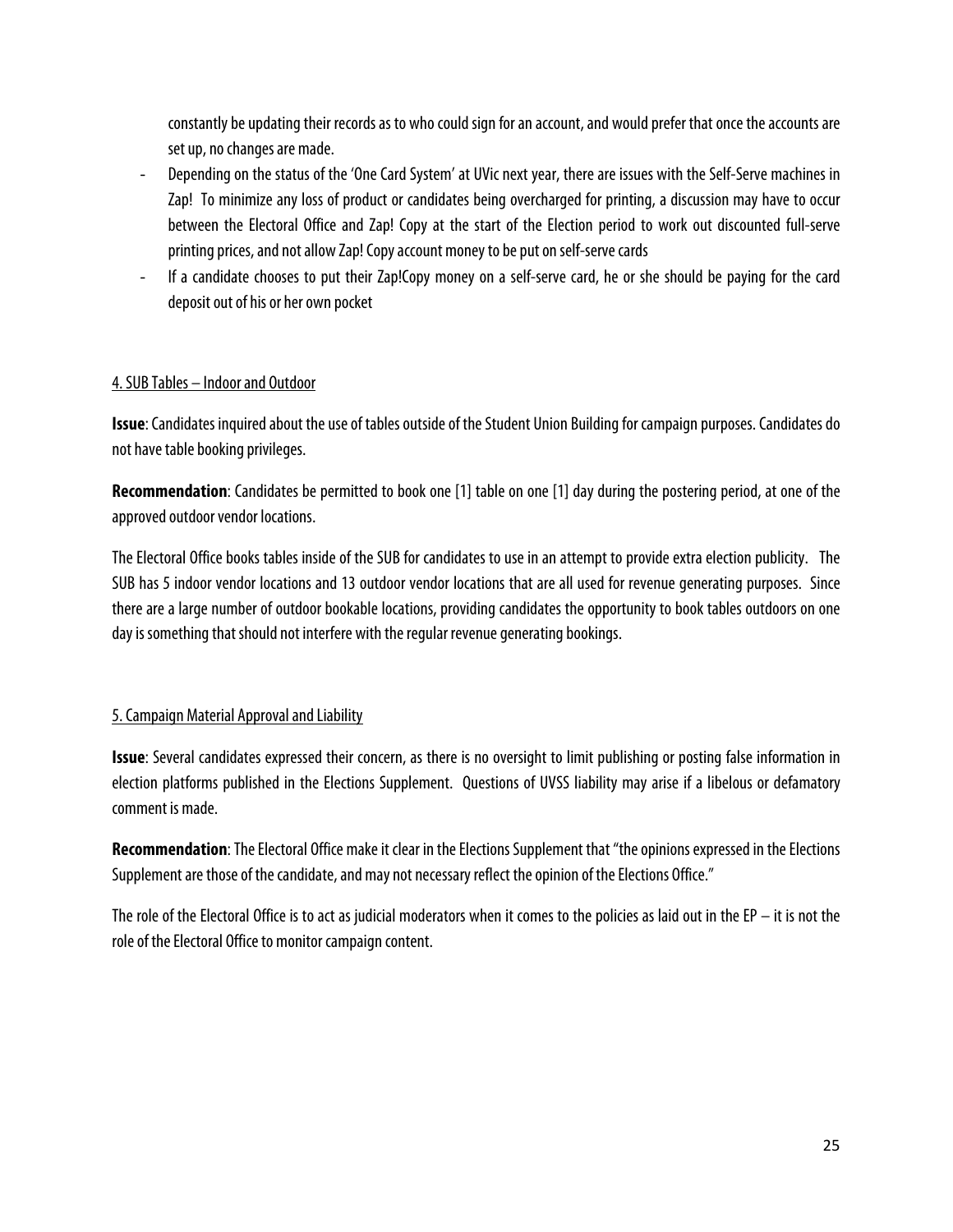### 6. Liability in the Elections Supplement

**Issue**: If a libelous, or defamatory comment is made in the Elections Supplement, questions of liability of the UVSS may arise..

**Recommendation**: Candidates sign an indemnification agreement releasing the Elections Office and the UVSS of any responsibility over their campaign content.

Although this may not release all liability of the UVSS and what is published in the Elections Supplement, major newspapers undergo the same process for advertisements and op-ed articles from external sources.

#### 7. Online rules

**Issue**: While the new EP does not place limits on online campaigning, or the use of list serves, mass emails for campaigning, current directors should not be using mailing lists accessible to them as a result of their position on the UVSS Board.

**Recommendation**: The Electoral Office include a statement reminding current directors that they should not be using these list serves and mass emails, in the Candidate Handbook.

### 8. Clearer Understanding of the Nomination Period

**Issue**: Some candidates felt that the elections process and timeline was unclear.

**Recommendation**: The Electoral Office create and make available a detailed timeline/calendar that candidates can download.

### 9. Student Engagement and Voter Apathy

**Issue**: There continued to be a very poor voter turn out and participation when it comes to engaging in UVSS Elections. There was a belief by most individuals that moving to online voting would see a major increase in voter turnout – this was not the case. There were however a greater number of non-candidates present at the Chairperson Debate and the All Candidates Forum.

**Recommendation**: The UVSS and Elections Office should consider taking steps to inform students about the importance of engaging in politics. Perhaps a "Get Out the Vote" campaign from the UVSS could be attempted.

#### 10. Publicizing the Nomination Period

**Issue**: There was a significant reduction in the number of nomination forms received for election to the Board this year – though this isn't necessarily a bad thing, there is a chance that it is due to outdated policy and practice of advertising the Call for Nominations.